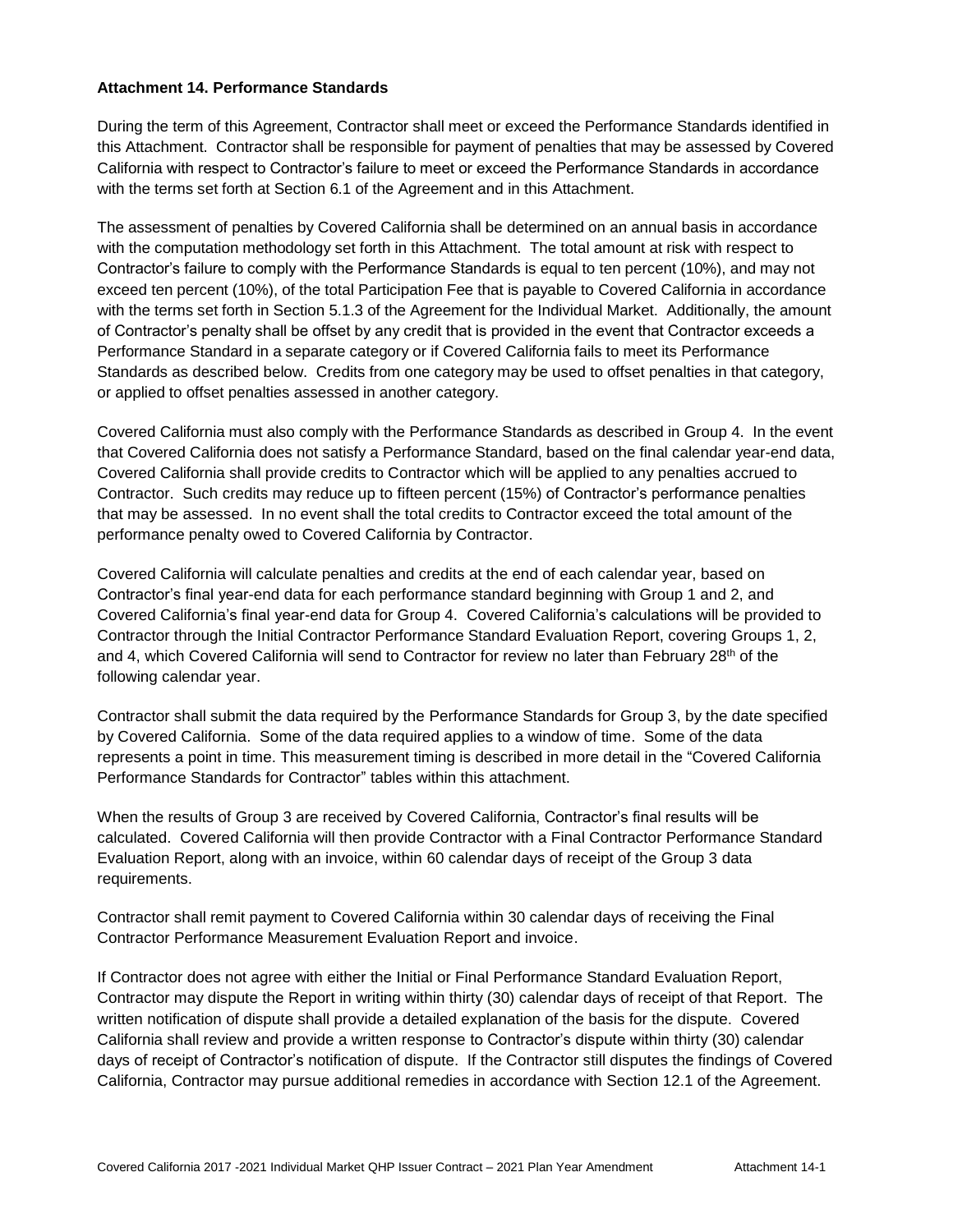Any amounts collected as performance penalties under this Attachment must be used to support Covered California operations.

### **Call Center Operations Performance Standards Reporting - Group 1 - Customer Service and Group 2 – Operational, Performance Standards 1.1 – 1.5, and 2.1 – 2. 5.**

Monthly Performance Report: Contractor shall monitor and track its performance each month against the Performance Standards set forth herein. Contractor shall provide detailed supporting information (as mutually agreed by the parties) for each Monthly Performance Report to Covered California in electronic format. Contractor shall report on Covered California business only and shall report Contractor's Enrollees in Covered California for the Individual Exchange separate from Contractor's Enrollees in Covered California for Small Business.

#### **Measurement Rules:**

Except as otherwise specified below in the Performance Standards Table, the reporting period for each Performance Standard shall be one calendar month. All references to days shall be calendar days and references to time of day shall be to Pacific Standard Time.

#### **Performance Standards:**

- 1) General The Performance Standards Table sets forth the categories of Performance Standards and their associated measurements. In performing its services under this Agreement, Contractor shall use commercially reasonable efforts to meet or exceed the Performance Standards.
- 2) Root Cause Analysis/Corrective Action If Contractor fails to meet any Performance Standard in any calendar month (whether or not the failure is excused), Covered California may request and Contractor shall (a) investigate and report on the root cause of the problem; (b) develop a corrective action plan (where applicable); (c) to the extent within Contractor's control, remedy the cause of the performance failure and resume meeting the affected Performance Standards; (d) implement and notify Covered California of measures taken by Contractor to prevent recurrences, if the performance failure is otherwise likely to recur; and (e) make written recommendations to Covered California for improvements in Contractor's procedures.
- 3) Performance Standard Exceptions Contractor shall not be responsible for any failure to meet a Performance Standard if and to the extent that the failure is excused pursuant to Section 12.7 of the Agreement (Force Majeure), or the parties agree that the lack of compliance is due to Covered California's failure to properly or timely perform (or cause to be properly or timely performed) any responsibility, duty, or other obligation under this Agreement, provided that Contractor timely notifies Covered California of the problem and uses commercially reasonable efforts to perform and meet the Performance Standards notwithstanding Covered California's failure to perform or delay in performing.

If Contractor wishes to avail itself of one of these exceptions, Contractor must notify Covered California in its response to the performance report identifying the failure to meet such Performance Standard. This response must include: (a) the identity of the Performance Standard that is subject to the exception, and (b) the circumstances that gave rise to the exception in sufficient detail to permit Covered California to evaluate whether Contractor's claim of exception is valid. Notwithstanding anything to the contrary herein, in no event shall any failure to meet a Customer Satisfaction Performance Standard fall within an exception.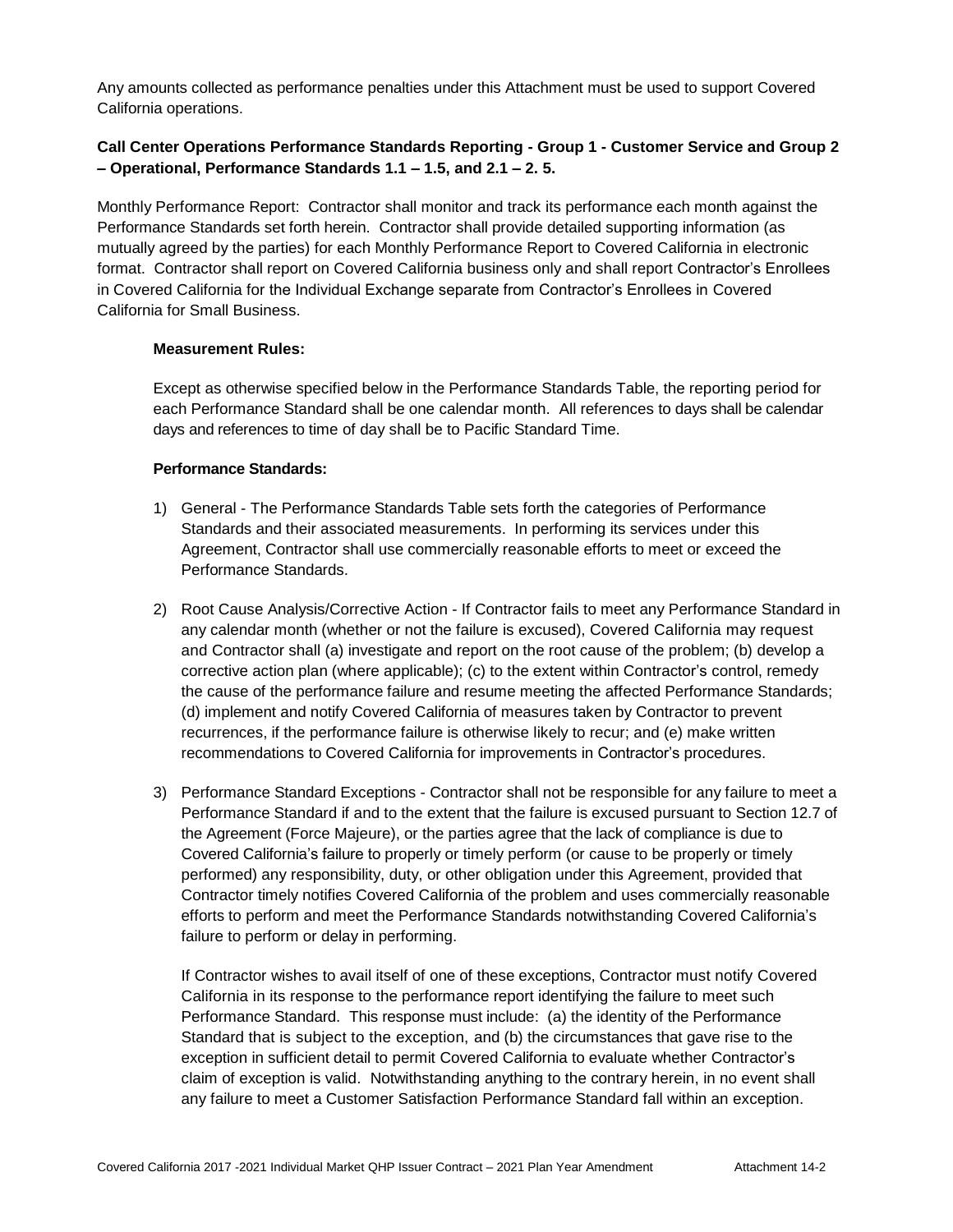Covered California must also comply with the Performance Standards to the extent that such standards are applicable to Covered California's operations.

- 4) Agreed Adjustments/Service Level Relief The Parties may adjust, suspend, or add Performance Standards from time to time, upon written agreement of the parties, without an amendment to this contract.
- 5) Performance Defaults Failure of the Contractor to meet the performance standards shall grant Covered California the authority to assess penalties where applicable, or require that the Contractor provide and implement a corrective action plan.
- 6) Credits For certain measures of the performance standards set forth in the Performance Standards Table, Contractor will have the opportunity to earn credit for performance that exceeds the Performance Standards. The Credits shall be used to offset (i.e., reduce) any penalties that are imposed during any Contract Year.
- 7) Performance Tables The Performance Standards are set forth in the tables below, titled Covered California Performance Standards for Contractor.

### **Performance Standards Reporting-Group 3 - Quality, Network Management and Delivery System Reform, Performance Standards 3.1 - 3.9**

QHP Issuers are required by CMS annually to collect and submit third-party validated QRS measure data, for the previous measurement year that will be used by CMS to calculate QHP scores and ratings. These measures will be determined by CMS. Covered California will publicly report the QRS scores and ratings that are produced by CMS, and reserves the right to produce additional QRS scores from the CMS data for public release. QRS scores are based on surveys of both individual market and Covered California for Small Business Enrollees for those products offered in both marketplaces. Performance penalties will be calculated using the PMPM for individual market only.

The Parties may adjust, suspend, or add Performance Standards from time to time, upon written agreement of the parties, without an amendment to this contract.

### **Performance Standards Reporting – Group 5 - Dental Quality Alliance (DQA) Pediatric Measure Set**

Contractor shall annually report on the Performance Standards for dental in Group 5. Reporting will be on embedded pediatric dental for each Plan Year. Contractor must submit this report by April 30th of the following calendar year.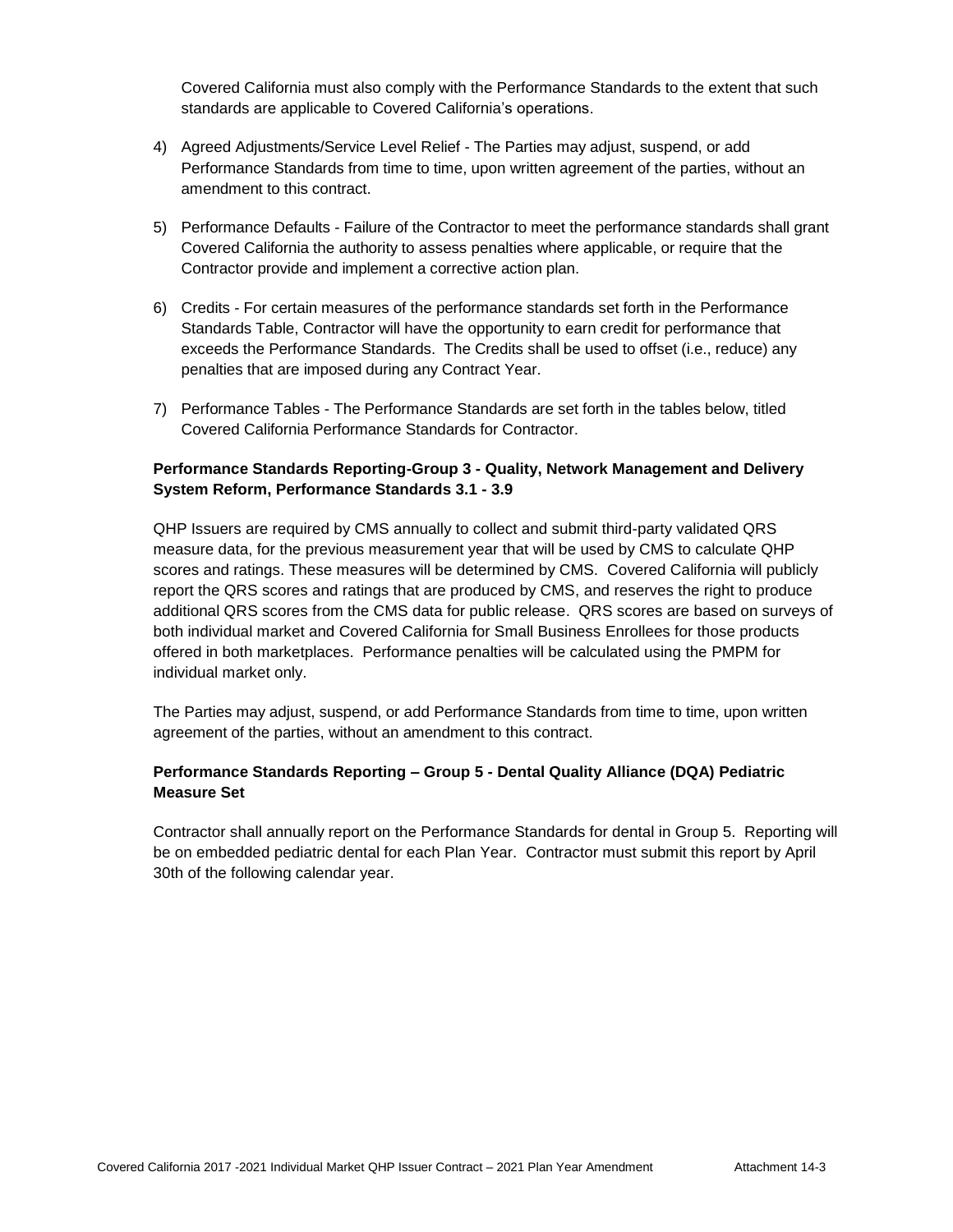### **Group 1: Customer Service Performance Standards**

For Plan Year 2021 all Performance Standards are to be measured with a 15% total Performance Penalty at risk or credit.<sup>1</sup> Contractor shall submit all Group 1 data by the 10<sup>th</sup> of the following month with the exception of 1.3 Implementation of Appeals Decisions.

| <b>Performance Standard</b> |                                                                                                                                           | <b>Performance Requirements</b>                                                                                                                                                                                                                                  |  |  |
|-----------------------------|-------------------------------------------------------------------------------------------------------------------------------------------|------------------------------------------------------------------------------------------------------------------------------------------------------------------------------------------------------------------------------------------------------------------|--|--|
| 1.1                         | Abandonment Rate (%)<br>3% of total performance penalty                                                                                   | Divide number of abandoned calls by the number of calls<br>offered to a phone representative.                                                                                                                                                                    |  |  |
|                             | for this Group.                                                                                                                           | Expectation: No more than 3% of incoming calls abandoned<br>in a calendar month.                                                                                                                                                                                 |  |  |
|                             |                                                                                                                                           | Performance Level: >3% abandoned: 3% performance<br>penalty. 2-3% abandoned: no penalty. <2% abandoned: 3%<br>performance credit.                                                                                                                                |  |  |
| 1.2                         | <b>Service Level</b>                                                                                                                      | Expectation: 80% of calls answered in 30 seconds or less.                                                                                                                                                                                                        |  |  |
|                             | 3% of total performance penalty<br>for this Group.                                                                                        | Performance Level: <80%: 3% performance penalty. 80%-<br>90%: no penalty. >90%: 3% performance credit.                                                                                                                                                           |  |  |
| $1.3$                       | <b>Implementation of Appeals</b><br><b>Decisions</b>                                                                                      | Expectation: 90% of Administrative Law Judge decisions will<br>be implemented within ten (10) days of Contractor's receipt of                                                                                                                                    |  |  |
|                             | 2021 Measurement Period:                                                                                                                  | all necessary data elements from Covered California required<br>to implement the appeals decision.                                                                                                                                                               |  |  |
|                             | January 1, 2021 - December 31,<br>2021                                                                                                    | Performance Level: < 90% implemented within 10 days: 3%                                                                                                                                                                                                          |  |  |
|                             | 3% of total performance penalty<br>for this Group.                                                                                        | performance penalty. 90% or greater implemented within 10<br>days: no penalty. 90% or greater implemented within 5 days:<br>3% performance credit.                                                                                                               |  |  |
| 1.4                         | <b>Grievance Resolution</b><br>3% of total performance penalty                                                                            | Expectation: 95% of Covered California enrollee grievances<br>resolved within 30 days of initial receipt.                                                                                                                                                        |  |  |
|                             | for this Group.                                                                                                                           | Performance Level: <95% resolved within 30 days of initial<br>receipt: 3% performance penalty. 95% or greater resolved<br>within 30 days of initial receipt: no penalty. 95% or greater<br>resolved within 15 days of initial receipt: 3% performance<br>credit. |  |  |
| 1.5                         | <b>Covered California member</b><br><b>Email or Written Inquiries</b><br><b>Answered and Completed</b><br>3% of total performance penalty | <b>Expectation: 90% of Covered California member email or</b><br>written inquiries not relating to Urgent Access to Care issues<br>answered and completed within 15 business days of the<br>inquiry.<br>Performance Level: < 90%: 3% performance penalty.        |  |  |
|                             |                                                                                                                                           | 90-95%: no penalty. >95% in 15 days: 3% performance<br>credit.                                                                                                                                                                                                   |  |  |

<sup>&</sup>lt;sup>1</sup> Total performance penalty at risk or credit is below 100% in 2021 due to deletions and additions of performance standards resulting in a net loss to the total. The total percent at risk in 2021 will be 95%.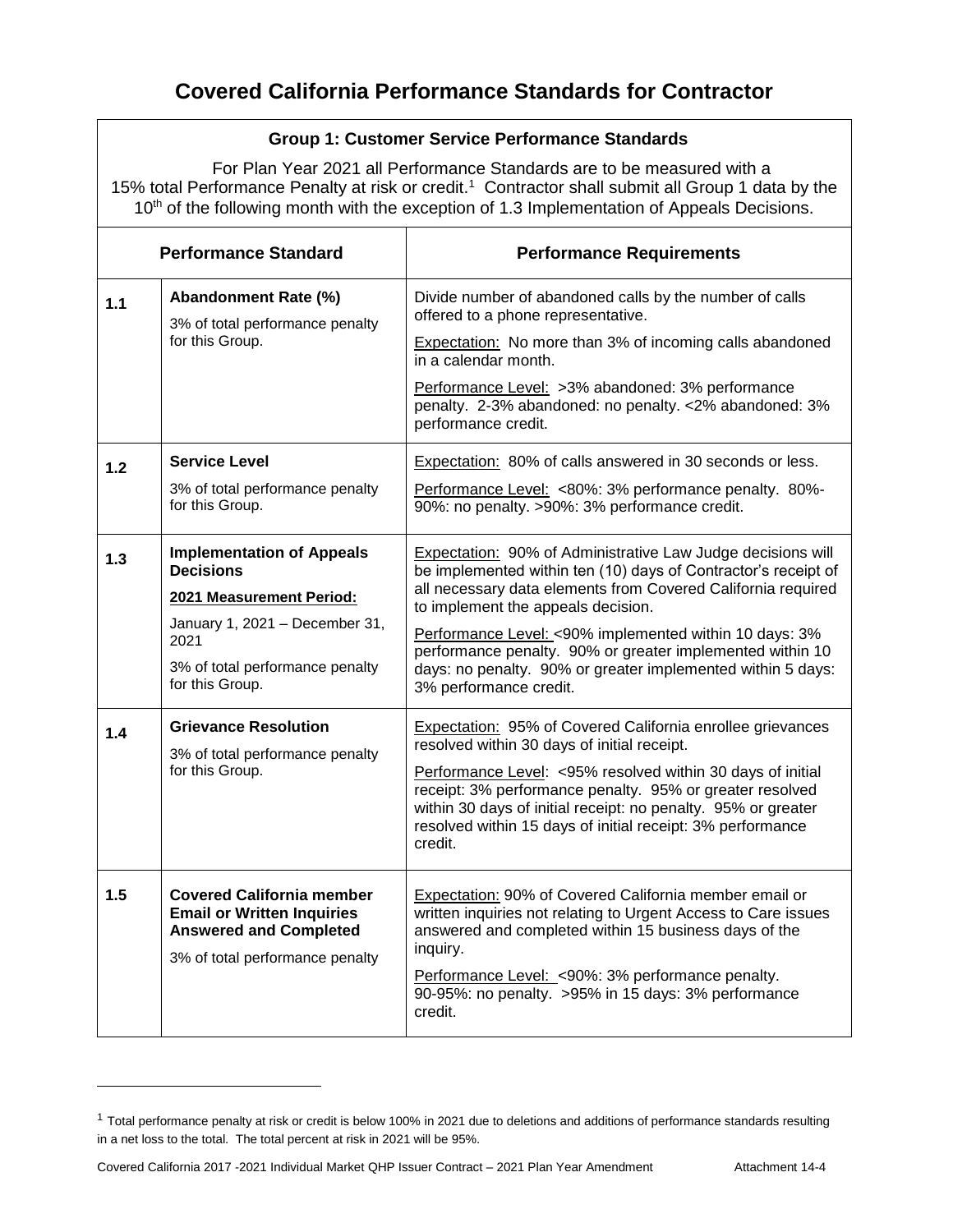|                             | <b>Group 2: Operational Performance Standards</b><br>For Plan Year 2021 all Performance Standards are to be measured with a                                                                                      |                                                                                                                                                                                                                                                                                                                                                                                                                                                                                                         |  |  |
|-----------------------------|------------------------------------------------------------------------------------------------------------------------------------------------------------------------------------------------------------------|---------------------------------------------------------------------------------------------------------------------------------------------------------------------------------------------------------------------------------------------------------------------------------------------------------------------------------------------------------------------------------------------------------------------------------------------------------------------------------------------------------|--|--|
|                             |                                                                                                                                                                                                                  | 35% total Performance Penalty at risk or credit. <sup>1</sup>                                                                                                                                                                                                                                                                                                                                                                                                                                           |  |  |
| <b>Performance Standard</b> |                                                                                                                                                                                                                  | <b>Performance Requirements</b>                                                                                                                                                                                                                                                                                                                                                                                                                                                                         |  |  |
| 2.1                         | <b>ID Card Processing Time</b><br>5% of total performance penalty<br>for this Group.<br>Contractor shall submit data by<br>the 10 <sup>th</sup> of the following month.                                          | <b>Expectation: 99% of ID cards issued within 10 business days of</b><br>receiving complete and accurate enrollment information and<br>binder payment for a specific consumer(s)<br>Performance Level: <99%: 5% performance penalty.                                                                                                                                                                                                                                                                    |  |  |
| 2.2                         | 834 Processing<br><b>Measurement Period:</b><br>Plan Year 2021, 834<br>transactions will begin with<br>renewals.<br>October 1, 2020 - December 31,<br>2021<br>5% of total performance penalty<br>for this Group. | Expectation: Covered California will receive a TA1 or 999 file, or<br>both as appropriate within three business days of receipt of the<br>834 transaction 95% of the time.<br>Performance Level: <95%: 5% performance penalty.                                                                                                                                                                                                                                                                          |  |  |
| 2.3                         | 834 Generation<br><b>Measurement Period:</b><br>Plan Year 2021, 834<br>transactions will begin with<br>renewals.<br>October 1, 2020 - December 31.<br>2021<br>5% of total performance penalty<br>for this Group. | Expectation:<br>a) Covered California will successfully receive and process<br>effectuation, and cancellation 834 transactions within 60 days<br>from either the coverage effective date or transaction timestamp,<br>whichever is later 95% of the time.<br>b) Covered California will receive termination 834 transactions<br>within ten days of the grace period expiration 95% of the time.<br>Performance Level:<br><95%: 2.5% performance penalty.<br>a)<br><95%: 2.5% performance penalty.<br>b) |  |  |

<sup>&</sup>lt;sup>1</sup> Total performance penalty at risk or credit is below 100% in 2021 due to deletions and additions of performance standards resulting in a net loss to the total. The total percent at risk in 2021 will be 95%.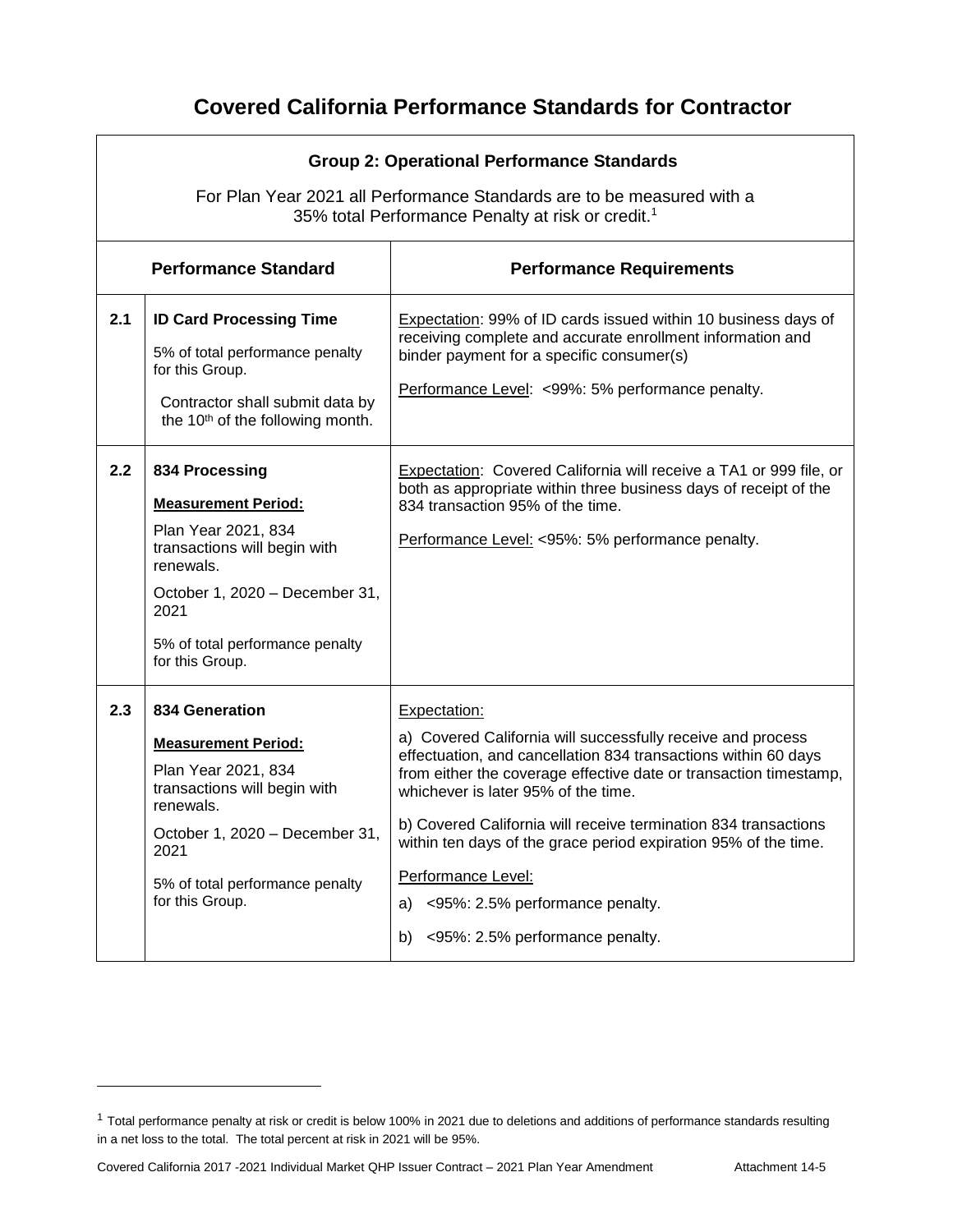|     | <b>Group 2: Operational Performance Standards</b><br>For Plan Year 2021 all Performance Standards are to be measured with a<br>35% total Performance Penalty at risk or credit. <sup>1</sup> |                                                                                                                                                                                                                                                                                                                                                                                                                                                              |  |  |  |
|-----|----------------------------------------------------------------------------------------------------------------------------------------------------------------------------------------------|--------------------------------------------------------------------------------------------------------------------------------------------------------------------------------------------------------------------------------------------------------------------------------------------------------------------------------------------------------------------------------------------------------------------------------------------------------------|--|--|--|
|     | <b>Performance Standard</b>                                                                                                                                                                  | <b>Performance Requirements</b>                                                                                                                                                                                                                                                                                                                                                                                                                              |  |  |  |
| 2.4 | <b>Reconciliation Process</b><br>10% of total performance<br>penalty for this Group.                                                                                                         | Expectation: Covered California shall receive a comparison<br>reconciliation extract in accordance with the file validations and<br>resolution timelines, as mutually agreed upon in the<br>Reconciliation Process Guide (Extranet, Data Home,<br>Contractor's folder) 90% of the time for accuracy and timeliness.<br>Performance Level: <90%: 10% performance penalty.                                                                                     |  |  |  |
| 2.5 | Data Submission specific to<br>contract Section 3.4.4<br><b>Provider Directory and</b><br><b>Attachment 7, Section 2.02</b><br>Data Submission.                                              | <b>Expectation:</b> Full and regular submission of data according to<br>the standards outlined in the Performance Standard contract and<br>Attachment 7 citations.<br>Performance Level:                                                                                                                                                                                                                                                                     |  |  |  |
|     | 10% of total performance<br>penalty for this Group.                                                                                                                                          | a) Incomplete, irregular, late or non-useable submission of<br>provider data: 5% penalty of total performance requirement. Full<br>and regular submission according to the formats specified and<br>useable by Covered California. Submissions occur every month<br>pursuant to the submission schedule (Extranet, Plan Home,<br>Resources, Provider Directory Resources, Covered California<br>Provider Data Submission Schedule_Current Year): no penalty. |  |  |  |
|     |                                                                                                                                                                                              | b) Incomplete, irregular, late or non-useable submission of HEI<br>data: 5% penalty of total performance requirement. Full and<br>regular submission according to the formats specified and<br>useable by Covered California within 5 business days of each<br>monthly reporting cycle: no penalty.                                                                                                                                                          |  |  |  |

<sup>&</sup>lt;sup>1</sup> Total performance penalty at risk or credit is below 100% in 2021 due to deletions and additions of performance standards resulting in a net loss to the total. The total percent at risk in 2021 will be 95%.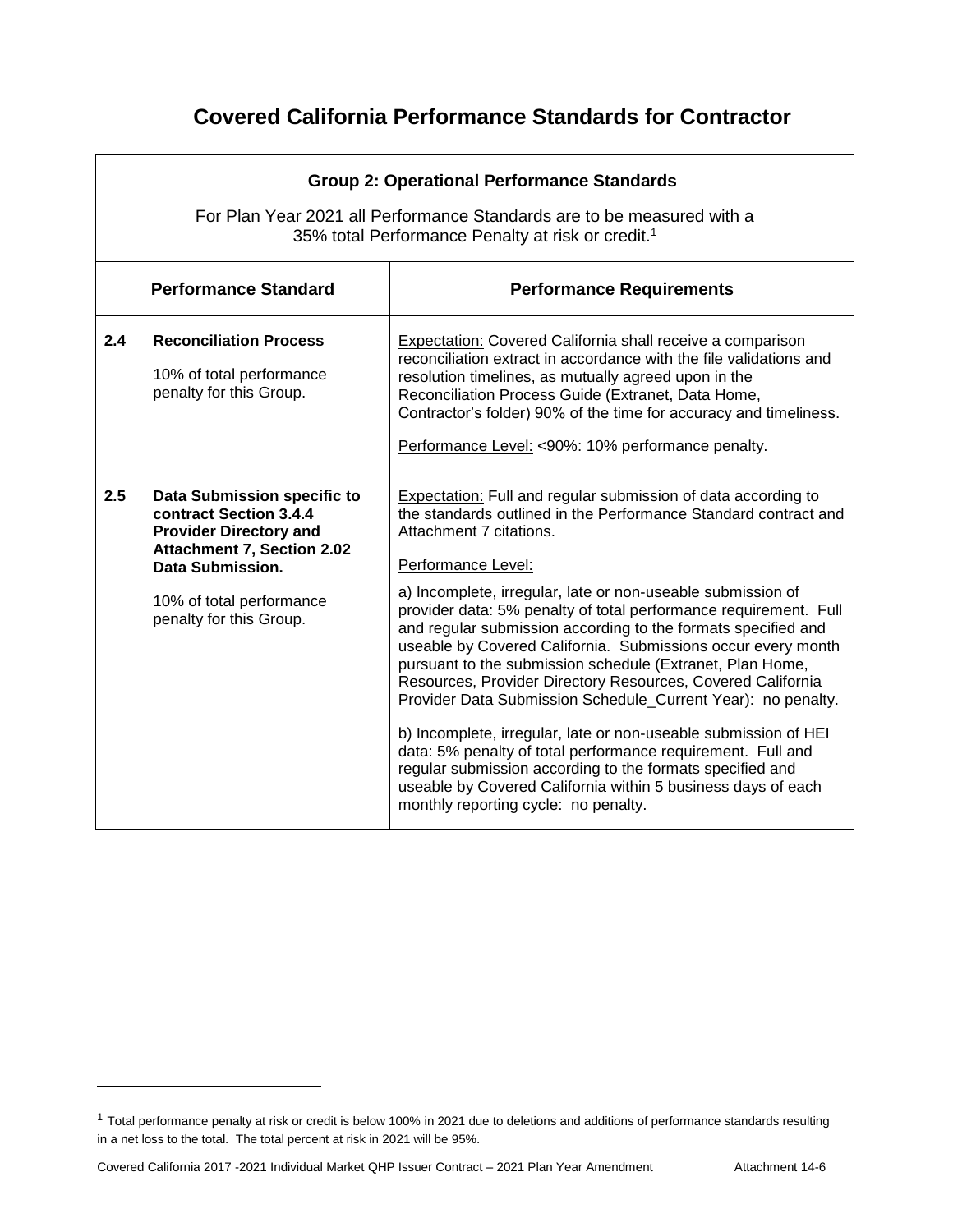|                             | Group 3: Covered California Performance Standards                                                                                                                                                                                                                                                                                                                                                       |                                                                                                                                                                                                                                                                                                                                                                   |  |  |
|-----------------------------|---------------------------------------------------------------------------------------------------------------------------------------------------------------------------------------------------------------------------------------------------------------------------------------------------------------------------------------------------------------------------------------------------------|-------------------------------------------------------------------------------------------------------------------------------------------------------------------------------------------------------------------------------------------------------------------------------------------------------------------------------------------------------------------|--|--|
|                             |                                                                                                                                                                                                                                                                                                                                                                                                         | <b>Quality, Network Management and Delivery System Standards</b>                                                                                                                                                                                                                                                                                                  |  |  |
|                             |                                                                                                                                                                                                                                                                                                                                                                                                         | 45% of Total Performance Penalty or Credit <sup>1</sup> for Measurement Year 2021 and Thereafter                                                                                                                                                                                                                                                                  |  |  |
|                             | Covered California and Contractor shall work together to periodically review and adjust the<br>specific measures consistent with any applicable Federal regulations. For Performance<br>Standards 3.4a, 3.4b, 3.8, and 3.9, mutually agreed upon performance goals will be pre-determined<br>and documented in Contractor's Quality Improvement Strategy prior to the start of the<br>performance year. |                                                                                                                                                                                                                                                                                                                                                                   |  |  |
| <b>Performance Standard</b> |                                                                                                                                                                                                                                                                                                                                                                                                         | <b>Performance Requirements</b>                                                                                                                                                                                                                                                                                                                                   |  |  |
| 3.1                         | <b>Quality Rating System (QRS)</b><br>- Clinical Effectiveness<br><b>Rating; related to Attachment</b><br>7, Section 2.01.<br>3.5% of total performance penalty<br>for this Group.                                                                                                                                                                                                                      | <b>Expectation: Rating Clinical Effectiveness Rating (product type</b><br>reporting):<br>Performance Level: The percentile score will be based on the<br>QRS performance benchmarks supplied by CMS or adjusted,<br>as appropriate, by Covered California.<br>1-2 Stars: 3.5% performance penalty.<br>3 Stars: no penalty.<br>4-5 Stars: 3.5% performance credit. |  |  |
| 3.2                         | <b>Quality Rating System (QRS)</b><br><b>QHP Enrollee Survey</b><br><b>Summary Rating; related to</b><br>Attachment 7, Section 2.01.<br>3.5% of total performance penalty<br>for this Group.                                                                                                                                                                                                            | Expectation: - QHP Enrollee Survey Summary Rating - (product<br>type reporting)<br>Performance Level: The percentile score will be based on the<br>QRS performance benchmarks supplied by CMS or adjusted,<br>as appropriate, by Covered California.<br>1-2 Stars: 3.5% performance penalty.<br>3 Stars: no penalty.<br>4-5 Stars: 3.5% performance credit.       |  |  |

<sup>&</sup>lt;sup>1</sup> Total performance penalty at risk or credit is below 100% in 2021 due to deletions and additions of performance standards resulting in a net loss to the total. The total percent at risk in 2021 will be 95%.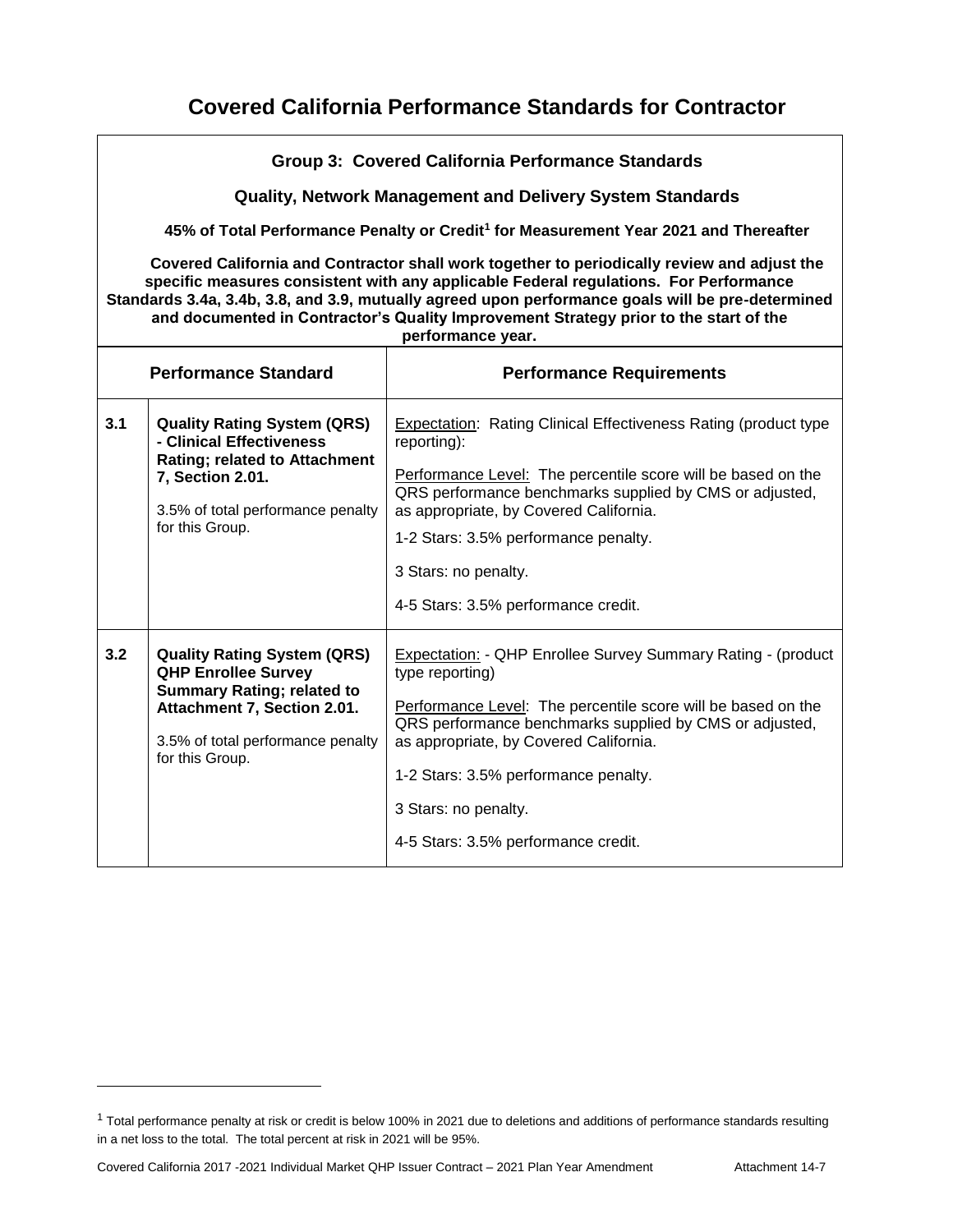|     | Group 3: Covered California Performance Standards                                                                                                                                                                                                                                                                                                                                                       |                                                                                                                                                                                                                                                                                                                                                                                                                                          |  |  |
|-----|---------------------------------------------------------------------------------------------------------------------------------------------------------------------------------------------------------------------------------------------------------------------------------------------------------------------------------------------------------------------------------------------------------|------------------------------------------------------------------------------------------------------------------------------------------------------------------------------------------------------------------------------------------------------------------------------------------------------------------------------------------------------------------------------------------------------------------------------------------|--|--|
|     | <b>Quality, Network Management and Delivery System Standards</b>                                                                                                                                                                                                                                                                                                                                        |                                                                                                                                                                                                                                                                                                                                                                                                                                          |  |  |
|     |                                                                                                                                                                                                                                                                                                                                                                                                         | 45% of Total Performance Penalty or Credit <sup>1</sup> for Measurement Year 2021 and Thereafter                                                                                                                                                                                                                                                                                                                                         |  |  |
|     | Covered California and Contractor shall work together to periodically review and adjust the<br>specific measures consistent with any applicable Federal regulations. For Performance<br>Standards 3.4a, 3.4b, 3.8, and 3.9, mutually agreed upon performance goals will be pre-determined<br>and documented in Contractor's Quality Improvement Strategy prior to the start of the<br>performance year. |                                                                                                                                                                                                                                                                                                                                                                                                                                          |  |  |
|     | <b>Performance Standard</b><br><b>Performance Requirements</b>                                                                                                                                                                                                                                                                                                                                          |                                                                                                                                                                                                                                                                                                                                                                                                                                          |  |  |
| 3.3 | <b>Essential Community</b><br><b>Providers - Article 3, Section</b><br>3.3.3<br>10% of total performance<br>penalty for Group 3                                                                                                                                                                                                                                                                         | Expectation: Contractor shall maintain a network that includes<br>a sufficient geographic distribution of care, including essential<br>community providers, and other providers, to provide<br>reasonable and timely access to Covered Services for low<br>income, vulnerable, or medically underserved populations in<br>regions served by Contractor.                                                                                  |  |  |
|     |                                                                                                                                                                                                                                                                                                                                                                                                         | Contractor to demonstrate provider agreements with at least<br>15% of 340B non-hospital providers in each applicable rating<br>region.                                                                                                                                                                                                                                                                                                   |  |  |
|     |                                                                                                                                                                                                                                                                                                                                                                                                         | Contractor to demonstrate provider agreements that reflect a<br>mix of essential community providers (hospital and<br>non-hospital) reasonably distributed to serve the low-income,<br>vulnerable, or medically underserved populations.                                                                                                                                                                                                 |  |  |
|     |                                                                                                                                                                                                                                                                                                                                                                                                         | Performance Level:                                                                                                                                                                                                                                                                                                                                                                                                                       |  |  |
|     |                                                                                                                                                                                                                                                                                                                                                                                                         | Does not meet ECP Standards: 10% penalty.                                                                                                                                                                                                                                                                                                                                                                                                |  |  |
|     |                                                                                                                                                                                                                                                                                                                                                                                                         | Improvement in meeting ECP Standards: no penalty.                                                                                                                                                                                                                                                                                                                                                                                        |  |  |
|     |                                                                                                                                                                                                                                                                                                                                                                                                         | Meets ECP Standards for timely access to network providers,<br>15% 340B non-hospital provider agreements, demonstrated<br>ECP provider agreements: 10% credit.                                                                                                                                                                                                                                                                           |  |  |
|     |                                                                                                                                                                                                                                                                                                                                                                                                         | Alternate Standard Contractor                                                                                                                                                                                                                                                                                                                                                                                                            |  |  |
|     |                                                                                                                                                                                                                                                                                                                                                                                                         | <b>Expectation:</b> Contractor to produce access map to<br>demonstrate low income, medically underserved enrollee<br>access to health care services. Low income, vulnerable, or<br>medically underserved individuals shall be defined as those<br>Covered California enrollees who fall below 200 percent of the<br>Federal Poverty Level (FPL). Maps shall demonstrate the<br>extent to which provider sites are accessible to and have |  |  |

<sup>&</sup>lt;sup>1</sup> Total performance penalty at risk or credit is below 100% in 2021 due to deletions and additions of performance standards resulting in a net loss to the total. The total percent at risk in 2021 will be 95%.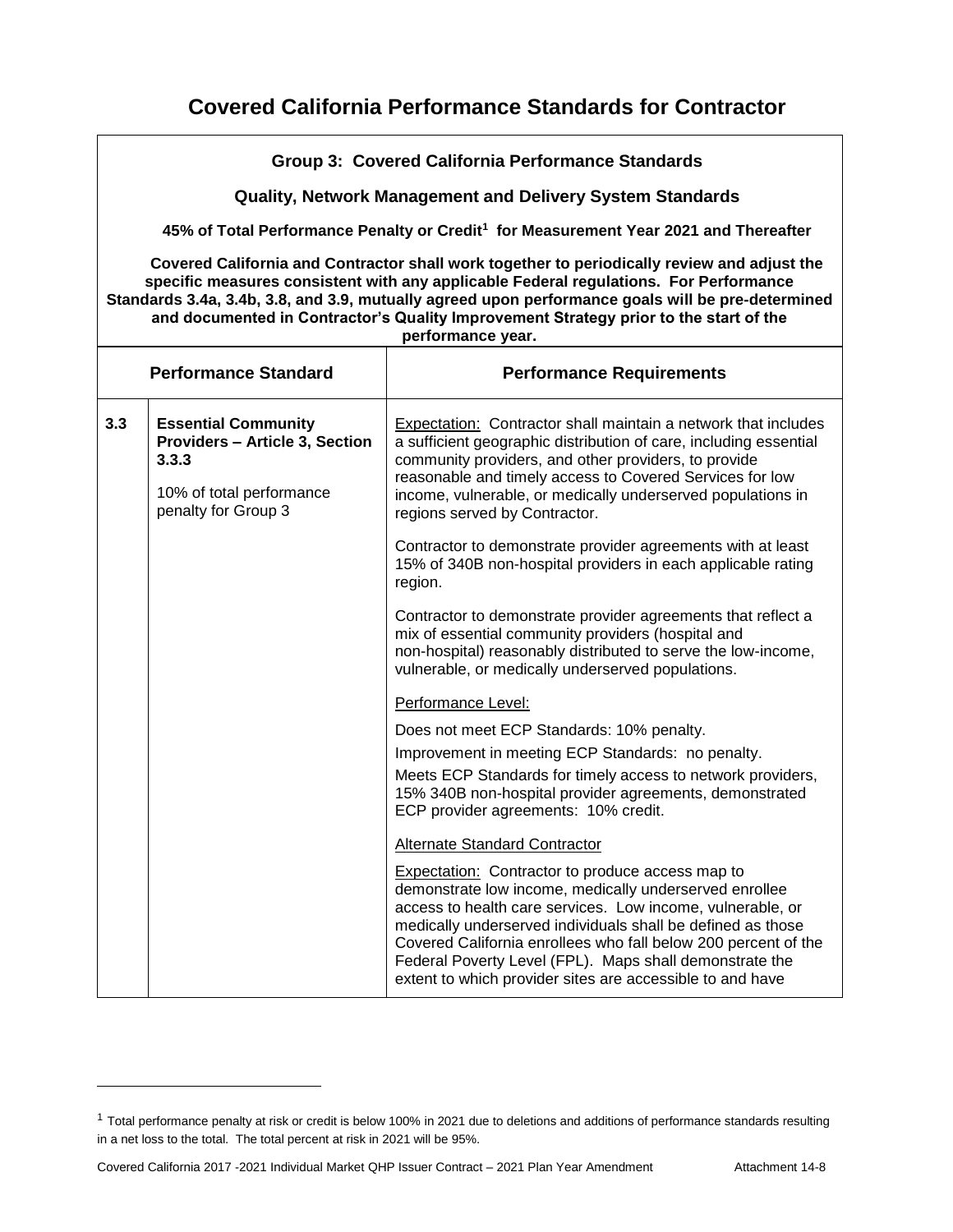|                                                                                                                                                                                                                                                                                                                                                                                                         | <b>Group 3: Covered California Performance Standards</b>                                                                                                                                                                                                                                                                                                                                                                                                                                                                                                                                                                                                        |  |  |  |  |
|---------------------------------------------------------------------------------------------------------------------------------------------------------------------------------------------------------------------------------------------------------------------------------------------------------------------------------------------------------------------------------------------------------|-----------------------------------------------------------------------------------------------------------------------------------------------------------------------------------------------------------------------------------------------------------------------------------------------------------------------------------------------------------------------------------------------------------------------------------------------------------------------------------------------------------------------------------------------------------------------------------------------------------------------------------------------------------------|--|--|--|--|
|                                                                                                                                                                                                                                                                                                                                                                                                         | <b>Quality, Network Management and Delivery System Standards</b>                                                                                                                                                                                                                                                                                                                                                                                                                                                                                                                                                                                                |  |  |  |  |
|                                                                                                                                                                                                                                                                                                                                                                                                         | 45% of Total Performance Penalty or Credit <sup>1</sup> for Measurement Year 2021 and Thereafter                                                                                                                                                                                                                                                                                                                                                                                                                                                                                                                                                                |  |  |  |  |
| Covered California and Contractor shall work together to periodically review and adjust the<br>specific measures consistent with any applicable Federal regulations. For Performance<br>Standards 3.4a, 3.4b, 3.8, and 3.9, mutually agreed upon performance goals will be pre-determined<br>and documented in Contractor's Quality Improvement Strategy prior to the start of the<br>performance year. |                                                                                                                                                                                                                                                                                                                                                                                                                                                                                                                                                                                                                                                                 |  |  |  |  |
| <b>Performance Standard</b><br><b>Performance Requirements</b>                                                                                                                                                                                                                                                                                                                                          |                                                                                                                                                                                                                                                                                                                                                                                                                                                                                                                                                                                                                                                                 |  |  |  |  |
| <b>Essential Community</b><br><b>Providers - Article 3, Section</b><br>3.3.3 (continued)                                                                                                                                                                                                                                                                                                                | services that meet the needs of specific underserved<br>populations, including:<br>Individuals with HIV/AIDS<br>American Indians and Alaska Natives<br>$\bullet$<br>Low income and underserved individuals seeking<br>$\bullet$<br>women's health and reproductive health services.<br>Other specific populations served by Essential<br>$\bullet$<br>Community Providers in the service area such as STD<br>Clinics, Tuberculosis Clinics, Hemophilia Treatment<br>Centers, Black Lung Clinics and other entities that<br>serve predominantly low income, medically<br>underserved individuals.<br>Performance Level: Alternate Standard Contractors shall not |  |  |  |  |
|                                                                                                                                                                                                                                                                                                                                                                                                         | be eligible for performance credits, nor shall they be subject to<br>performance penalties. Submission of the above required<br>mapping is a contract compliance requirement.                                                                                                                                                                                                                                                                                                                                                                                                                                                                                   |  |  |  |  |

<sup>&</sup>lt;sup>1</sup> Total performance penalty at risk or credit is below 100% in 2021 due to deletions and additions of performance standards resulting in a net loss to the total. The total percent at risk in 2021 will be 95%.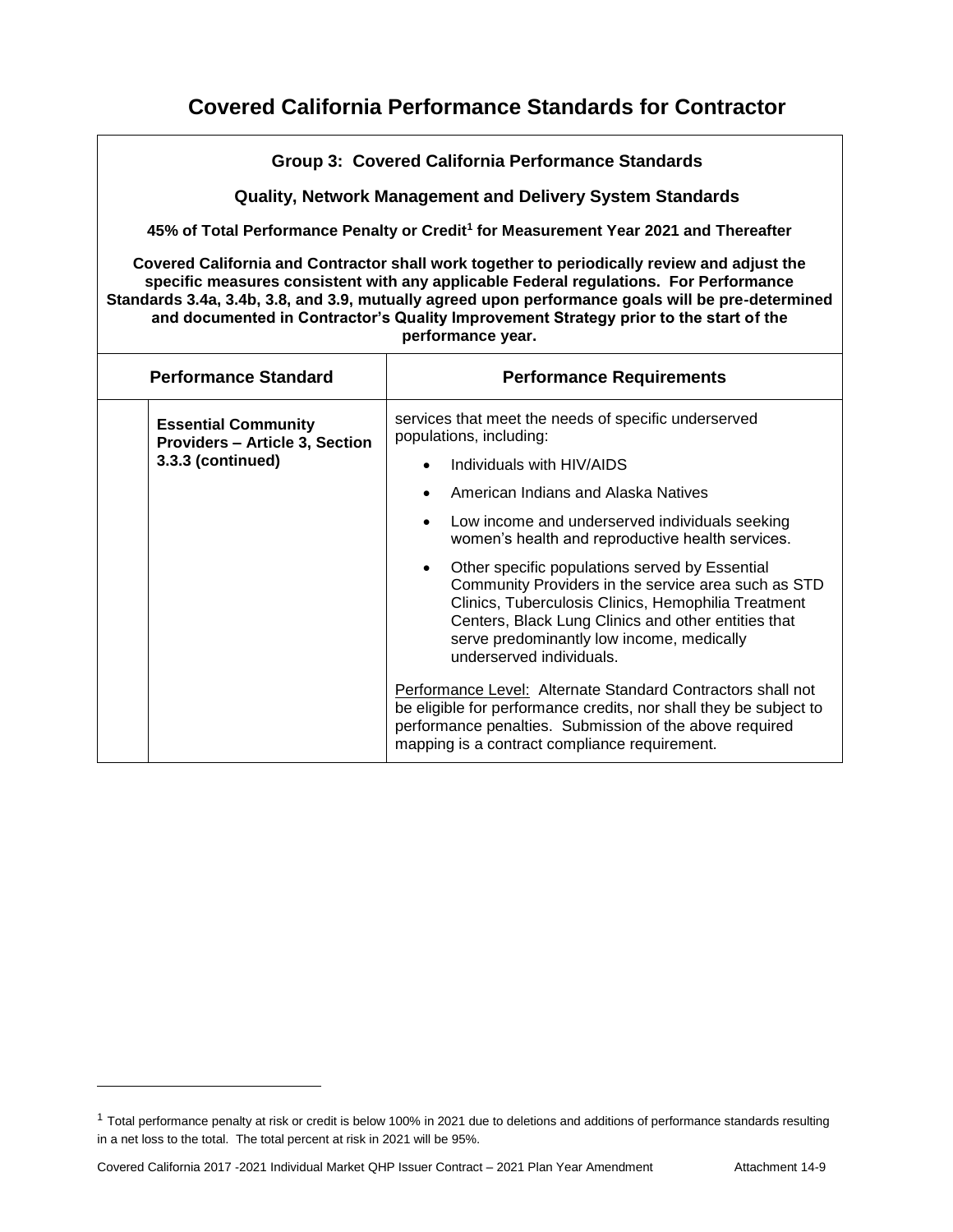#### **Definitions for Group 3 Performance Standards: Reducing Health Disparities a) and b), Network Design Based on Quality, Primary Care a) b) and c), Integrated Healthcare Models, Appropriate Use of C-Sections, and Hospital Safety:**

Measurement Year: The calendar year that activity being assessed is performed

Reporting Year: The calendar year that performance data is reported to Covered California

Assessment Year: The calendar year that performance data is evaluated and Measurement Year performance level is determined

### **Quality, Network Management and Delivery System Standards**

45% of Total Performance Penalty or Credit**<sup>1</sup>** for Measurement Year 2021 and Thereafter

Covered California and Contractor shall work together to periodically review and adjust the specific measures consistent with any applicable Federal regulations. For Performance Standards 3.4a, 3.4b, 3.8, and 3.9, mutually agreed upon performance goals will be pre-determined and documented in Contractor's Quality Improvement Strategy prior to the start of the performance year.

### **Performance Standard**

**3.4a) Reducing Health Disparities – Attachment 7, Article 3, Sections 3.01 and 3.02** – 2% of total performance penalty for Group 3

Contractor will meet intermediate milestones for self-reported racial or ethnic identity by the end of 2018 and will meet the target of 80% self-reported racial or ethnic identity by the end of 2019. Contractor will continue to meet the 80% target during Measurement Year 2020 and 2021.

Baseline data was used to set an incremental target for 2018 based on information submitted in 2016, 2017, and 2018 via the Applications for Certification for 2017, 2018, and 2019. Data will be submitted by Contractor in a run chart demonstrating improvement in the percentage of self-reported identity compared to baseline reported.

#### **Performance Requirements**

| <b>Measurement Year 2017</b>                | <b>Measurement Year 2018</b>                                                                                           | <b>Measurement Year 2019</b>                                                                         | <b>Measurement Year 2020</b>                                                                                                       | <b>Measurement Year 2021</b>                                                                                                       |
|---------------------------------------------|------------------------------------------------------------------------------------------------------------------------|------------------------------------------------------------------------------------------------------|------------------------------------------------------------------------------------------------------------------------------------|------------------------------------------------------------------------------------------------------------------------------------|
| No Assessment for<br>Measurement Year 2017. | Expectation: Meet 2018<br>intermediate milestone for<br>self-reported racial or ethnic<br>identify by the end of 2018. | Expectation: Meet target of<br>80% self-reported racial or<br>ethnic identify by the end of<br>2019. | Expectation: Meet or<br>continue to meet target of<br>80% self-reported racial or<br>ethnic identity for<br>Measurement Year 2020. | Expectation: Meet or<br>continue to meet target of<br>80% self-reported racial or<br>ethnic identity for<br>Measurement Year 2021. |

<sup>&</sup>lt;sup>1</sup> Total performance penalty at risk or credit is below 100% in 2021 due to deletions and additions of performance standards resulting in a net loss to the total. The total percent at risk in 2021 will be 95%.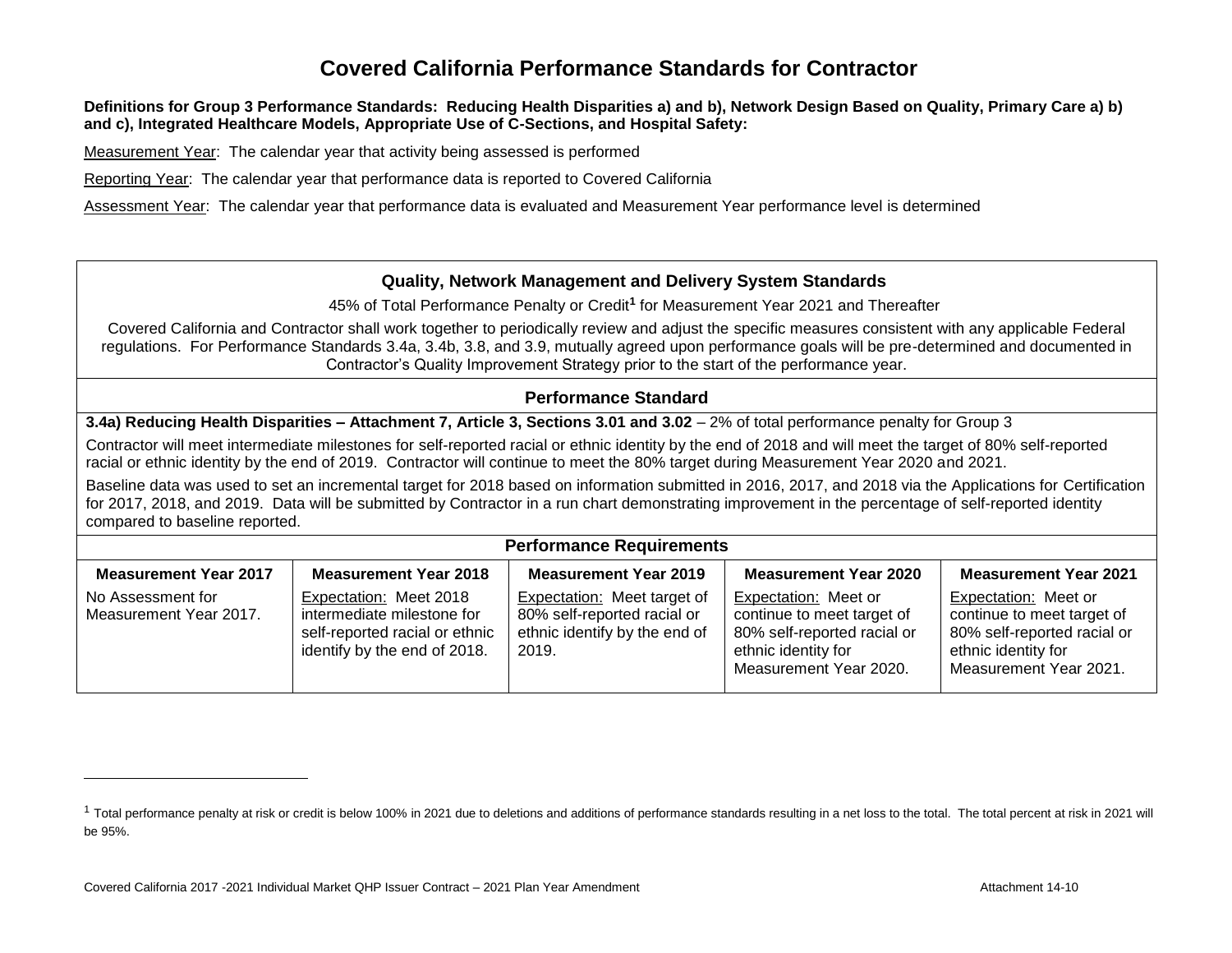45% of Total Performance Penalty or Credit**<sup>1</sup>** for Measurement Year 2021 and Thereafter

Covered California and Contractor shall work together to periodically review and adjust the specific measures consistent with any applicable Federal regulations. For Performance Standards 3.4a, 3.4b, 3.8, and 3.9, mutually agreed upon performance goals will be pre-determined and documented in Contractor's Quality Improvement Strategy prior to the start of the performance year.

| Performance Requirements - 3.4a) Continued                                                                                                                                                                         |                                                                                                                                                                                                                   |                                                                                                                                                                |                                                                                                                                                                |  |  |
|--------------------------------------------------------------------------------------------------------------------------------------------------------------------------------------------------------------------|-------------------------------------------------------------------------------------------------------------------------------------------------------------------------------------------------------------------|----------------------------------------------------------------------------------------------------------------------------------------------------------------|----------------------------------------------------------------------------------------------------------------------------------------------------------------|--|--|
| <b>Measurement Year 2018</b><br>Performance Levels:                                                                                                                                                                | <b>Measurement Year 2019</b><br>Performance Levels:                                                                                                                                                               | <b>Measurement Year 2020</b><br>Performance Levels:                                                                                                            | <b>Measurement Year 2021</b><br>Performance Levels:                                                                                                            |  |  |
| Contractor achieves no<br>improvement in self-reported<br>identity from baseline: 2%<br>penalty<br>Contractor shows<br>improvement in self-reported<br>identity, but does not meet<br>incremental target by end of | Contractor achieves no<br>improvement in self-reported<br>identity from 2018 and does<br>not meet 80% target: 2%<br>penalty<br>Contractor achieves<br>improvement in self-reported<br>identity, but does not meet | Contractor does not meet<br>80% target for self-reported<br>identity: 2% penalty<br>Contractor achieves 80%<br>target for self-reported<br>identity: 2% credit | Contractor does not meet<br>80% target for self-reported<br>identity: 2% penalty<br>Contractor achieves 80%<br>target for self-reported<br>identity: 2% credit |  |  |
| 2018: No penalty<br>Contractor achieves<br>incremental target for self-<br>reported identity by end of<br>2018: 2% credit                                                                                          | 80% target: No penalty<br>Contractor achieves 80%<br>target for self-reported<br>identity by end of 2019:<br>2% credit                                                                                            |                                                                                                                                                                |                                                                                                                                                                |  |  |

<sup>&</sup>lt;sup>1</sup> Total performance penalty at risk or credit is below 100% in 2021 due to deletions and additions of performance standards resulting in a net loss to the total. The total percent at risk in 2021 will be 95%.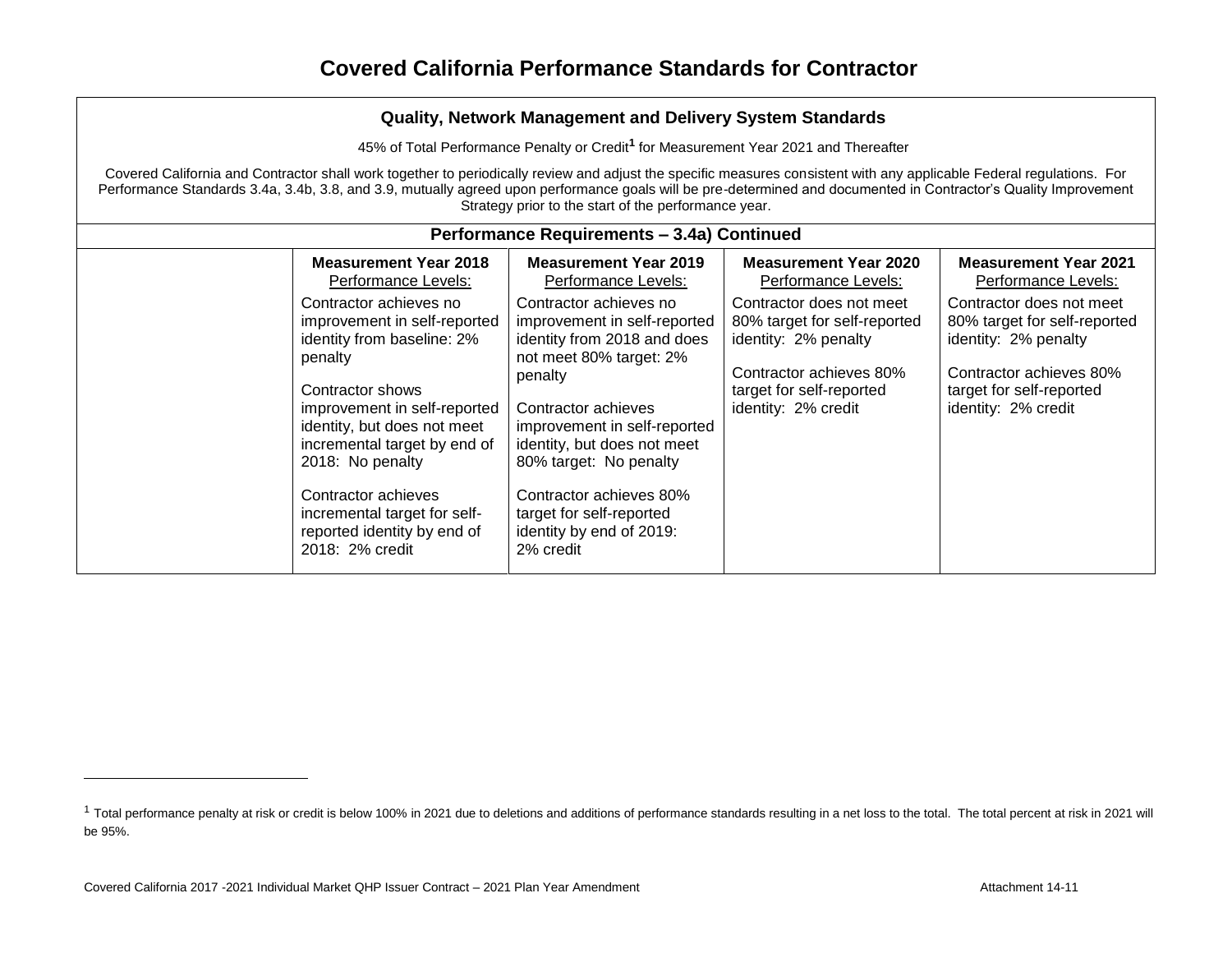| Quality, Network Management and Delivery System Standards                                                                                                                                                                                                                                                                                                                                                                                                                                                                                                                                                                                                                                                                                             |                                            |                                                                                                                                                                                                                                                                                                                                                      |                                                                                                                                                                                                                                                                             |  |  |
|-------------------------------------------------------------------------------------------------------------------------------------------------------------------------------------------------------------------------------------------------------------------------------------------------------------------------------------------------------------------------------------------------------------------------------------------------------------------------------------------------------------------------------------------------------------------------------------------------------------------------------------------------------------------------------------------------------------------------------------------------------|--------------------------------------------|------------------------------------------------------------------------------------------------------------------------------------------------------------------------------------------------------------------------------------------------------------------------------------------------------------------------------------------------------|-----------------------------------------------------------------------------------------------------------------------------------------------------------------------------------------------------------------------------------------------------------------------------|--|--|
| 45% of Total Performance Penalty or Credit <sup>1</sup> for Measurement Year 2021 and Thereafter                                                                                                                                                                                                                                                                                                                                                                                                                                                                                                                                                                                                                                                      |                                            |                                                                                                                                                                                                                                                                                                                                                      |                                                                                                                                                                                                                                                                             |  |  |
| Covered California and Contractor shall work together to periodically review and adjust the specific measures consistent with any applicable Federal<br>regulations. For Performance Standards 3.4a, 3.4b, 3.8, and 3.9, mutually agreed upon performance goals will be pre-determined and documented in<br>Contractor's Quality Improvement Strategy prior to the start of the performance year.                                                                                                                                                                                                                                                                                                                                                     |                                            |                                                                                                                                                                                                                                                                                                                                                      |                                                                                                                                                                                                                                                                             |  |  |
|                                                                                                                                                                                                                                                                                                                                                                                                                                                                                                                                                                                                                                                                                                                                                       | <b>Performance Standard</b>                |                                                                                                                                                                                                                                                                                                                                                      |                                                                                                                                                                                                                                                                             |  |  |
| 3.4b) Reducing Health Disparities - Attachment 7, Article 3, Sections 3.01 and 3.02 - 3% of total performance penalty for Group 3<br>Contractor reports required metrics across all lines of business excluding Medicare for diabetes, asthma, hypertension, and depression by<br>race/ethnicity. Covered California and Contractor will select at least one, but not more than two, disparity measures against which performance in 2021<br>will be assessed. If the Contractor selects two disparities measures for setting 2021 performance targets, the performance level will be assessed at<br>1.5% for each measure. Performance will be measured based upon the mutually-agreed upon milestones in the final, Disparity Intervention Proposal |                                            |                                                                                                                                                                                                                                                                                                                                                      |                                                                                                                                                                                                                                                                             |  |  |
|                                                                                                                                                                                                                                                                                                                                                                                                                                                                                                                                                                                                                                                                                                                                                       |                                            |                                                                                                                                                                                                                                                                                                                                                      |                                                                                                                                                                                                                                                                             |  |  |
| <b>Measurement Year 2018</b>                                                                                                                                                                                                                                                                                                                                                                                                                                                                                                                                                                                                                                                                                                                          | <b>Measurement Year 2019</b>               | <b>Measurement Year 2020</b>                                                                                                                                                                                                                                                                                                                         | <b>Measurement Year 2021</b>                                                                                                                                                                                                                                                |  |  |
| No Assessment for<br>Measurement Year 2018                                                                                                                                                                                                                                                                                                                                                                                                                                                                                                                                                                                                                                                                                                            | No Assessment for<br>Measurement Year 2019 | Performance Levels:<br>Contractor does not select<br>at least one disparity<br>measure for reduction or<br>does not meet mutually<br>agreed upon milestone(s)<br>selected for the 2020<br>disparity reduction target:<br>3% penalty<br>Contractor meets mutually<br>agreed upon milestone(s)<br>selected for the 2020<br>disparity target: 3% credit | Performance Levels:<br>Contractor does not meet<br>mutually agreed upon<br>milestone(s) selected for<br>the 2021 disparity reduction<br>target: 3% penalty<br>Contractor meets mutually<br>agreed upon milestone(s)<br>selected for the 2021<br>disparity target: 3% credit |  |  |
|                                                                                                                                                                                                                                                                                                                                                                                                                                                                                                                                                                                                                                                                                                                                                       |                                            |                                                                                                                                                                                                                                                                                                                                                      | which shall be incorporated into this Attachment 14 without an amendment to the Contract.<br><b>Performance Requirements</b>                                                                                                                                                |  |  |

<sup>&</sup>lt;sup>1</sup> Total performance penalty at risk or credit is below 100% in 2021 due to deletions and additions of performance standards resulting in a net loss to the total. The total percent at risk in 2021 will be 95%.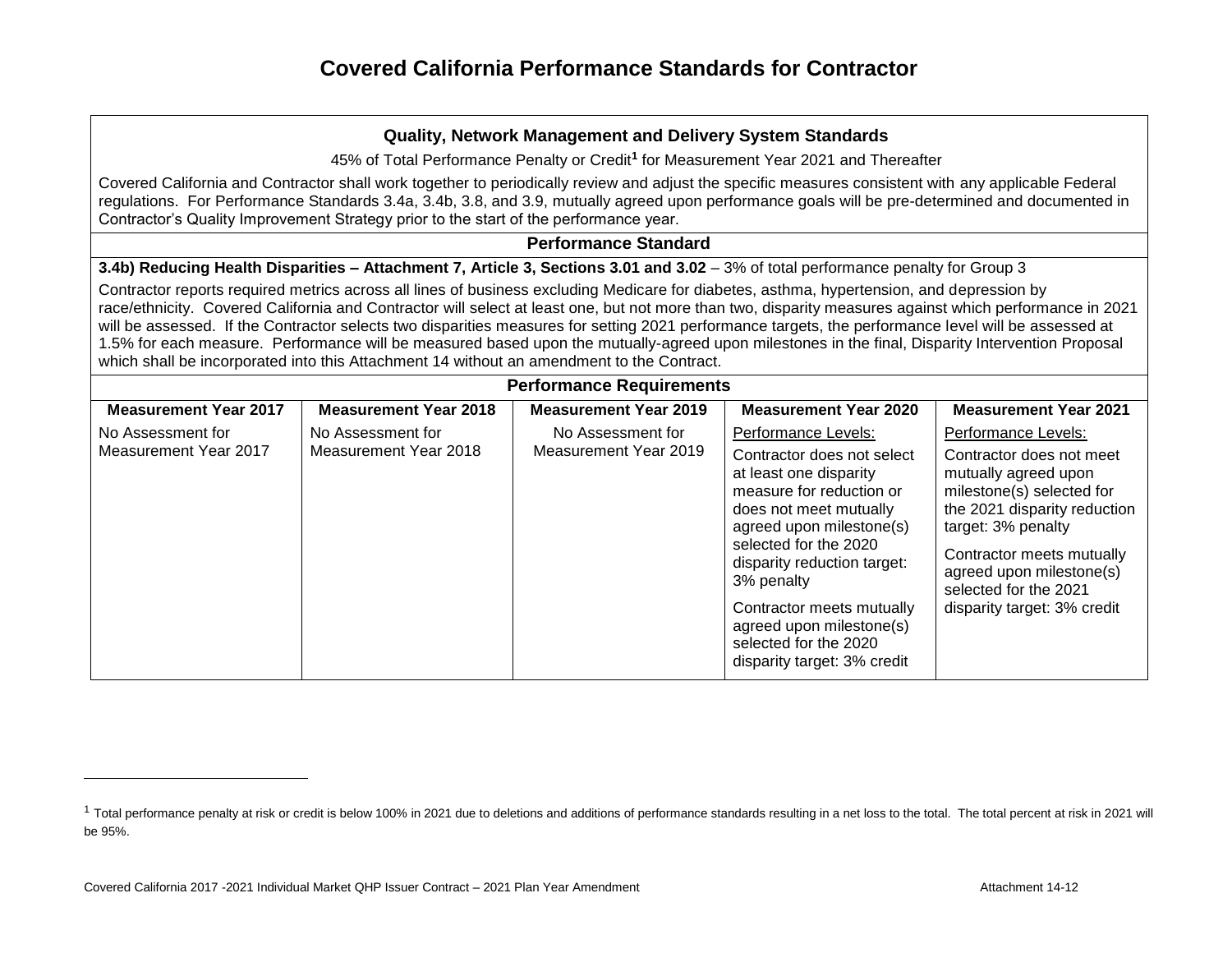45% of Total Performance Penalty or Credit**<sup>1</sup>** for Measurement Year 2021 and Thereafter

Covered California and Contractor shall work together to periodically review and adjust the specific measures consistent with any applicable Federal regulations. For Performance Standards 3.4a, 3.4b, 3.8, and 3.9, mutually agreed upon performance goals will be pre-determined and documented in Contractor's Quality Improvement Strategy prior to the start of the performance year.

### **Performance Standard**

**3.5 Network Design Based on Quality – Attachment 7, Article 1, Section 1.02 -** 4% of total performance penalty for Group 3

Contractor shall include quality criteria into its Covered California network development, with a phased approach starting in plan year 2017 and continuing in plan years 2018, 2019, 2020 and 2021.

| <b>Performance Requirements</b>                                                                                                                                                                                                                   |                                                                                                                                                                                                                                                      |                                                                                                                                                                                                                                                      |                                                                                                                                                                                                                                                                        |                                                                                                                                                                                                                                                                               |  |
|---------------------------------------------------------------------------------------------------------------------------------------------------------------------------------------------------------------------------------------------------|------------------------------------------------------------------------------------------------------------------------------------------------------------------------------------------------------------------------------------------------------|------------------------------------------------------------------------------------------------------------------------------------------------------------------------------------------------------------------------------------------------------|------------------------------------------------------------------------------------------------------------------------------------------------------------------------------------------------------------------------------------------------------------------------|-------------------------------------------------------------------------------------------------------------------------------------------------------------------------------------------------------------------------------------------------------------------------------|--|
| <b>Measurement Year 2017</b>                                                                                                                                                                                                                      | <b>Measurement Year 2018</b>                                                                                                                                                                                                                         | <b>Measurement Year 2019</b>                                                                                                                                                                                                                         | <b>Measurement Year 2020</b>                                                                                                                                                                                                                                           | <b>Measurement Year 2021</b>                                                                                                                                                                                                                                                  |  |
| Expectation: Describe valid<br>inclusion of quality criteria<br>into Covered California<br>network development and<br>begin implementation of<br>criteria                                                                                         | Expectation: Describe valid<br>inclusion of quality criteria<br>into Covered California<br>network development and<br>begin implementation of<br>criteria                                                                                            | <b>Expectation:</b> Describe valid<br>inclusion of quality criteria<br>into Covered California<br>network development and<br>begin implementation of<br>criteria                                                                                     | Expectation: Describe valid<br>inclusion of quality criteria<br>into Covered California<br>network development and<br>begin implementation of<br>criteria                                                                                                              | Expectation: Describe valid<br>inclusion of quality criteria<br>into Covered California<br>network development and<br>evaluation and make<br>progress on implementation                                                                                                       |  |
| Performance Levels:<br>Contractor is unable to<br>describe valid inclusion of<br>quality criteria into Covered<br>California network<br>development by end of year<br>2017: 4% penalty<br>Contractor reports strategy<br>for inclusion of quality | Performance Levels:<br>Contractor is unable to<br>describe valid inclusion of<br>quality criteria into Covered<br>California network<br>development by end of year<br>2018: 4% penalty<br>Contractor submits report<br>showing that quality criteria | Performance Levels:<br>Contractor is unable to<br>describe valid inclusion of<br>quality criteria into Covered<br>California network<br>development by end of year<br>2019: 4% penalty<br>Contractor submits report<br>showing that quality criteria | Performance Levels:<br>Contractor submits report<br>and is unable to describe<br>valid inclusion of quality<br>criteria into Covered<br>California network<br>development for all provider<br>types by the end of 2020 or<br>has not reviewed any<br>providers against | of criteria including the<br>exclusion of outlier poor<br>performing hospitals as<br>defined by Covered<br>California in Attachment 7<br>Performance Levels:<br>Contractor submits report<br>that demonstrates that no<br>action has been taken on<br>addressing outlier poor |  |
| criteria in all networks<br>offered to Covered<br>California enrollees, and<br>demonstrates                                                                                                                                                       | for all provider types has<br>been applied to at least part<br>of each Covered California<br>network offered to                                                                                                                                      | for all provider types has<br>been applied to at least part<br>of each Covered California<br>network offered to Covered                                                                                                                              | established quality metrics:<br>4% penalty                                                                                                                                                                                                                             | performing hospitals:<br>4% penalty                                                                                                                                                                                                                                           |  |

<sup>&</sup>lt;sup>1</sup> Total performance penalty at risk or credit is below 100% in 2021 due to deletions and additions of performance standards resulting in a net loss to the total. The total percent at risk in 2021 will be 95%.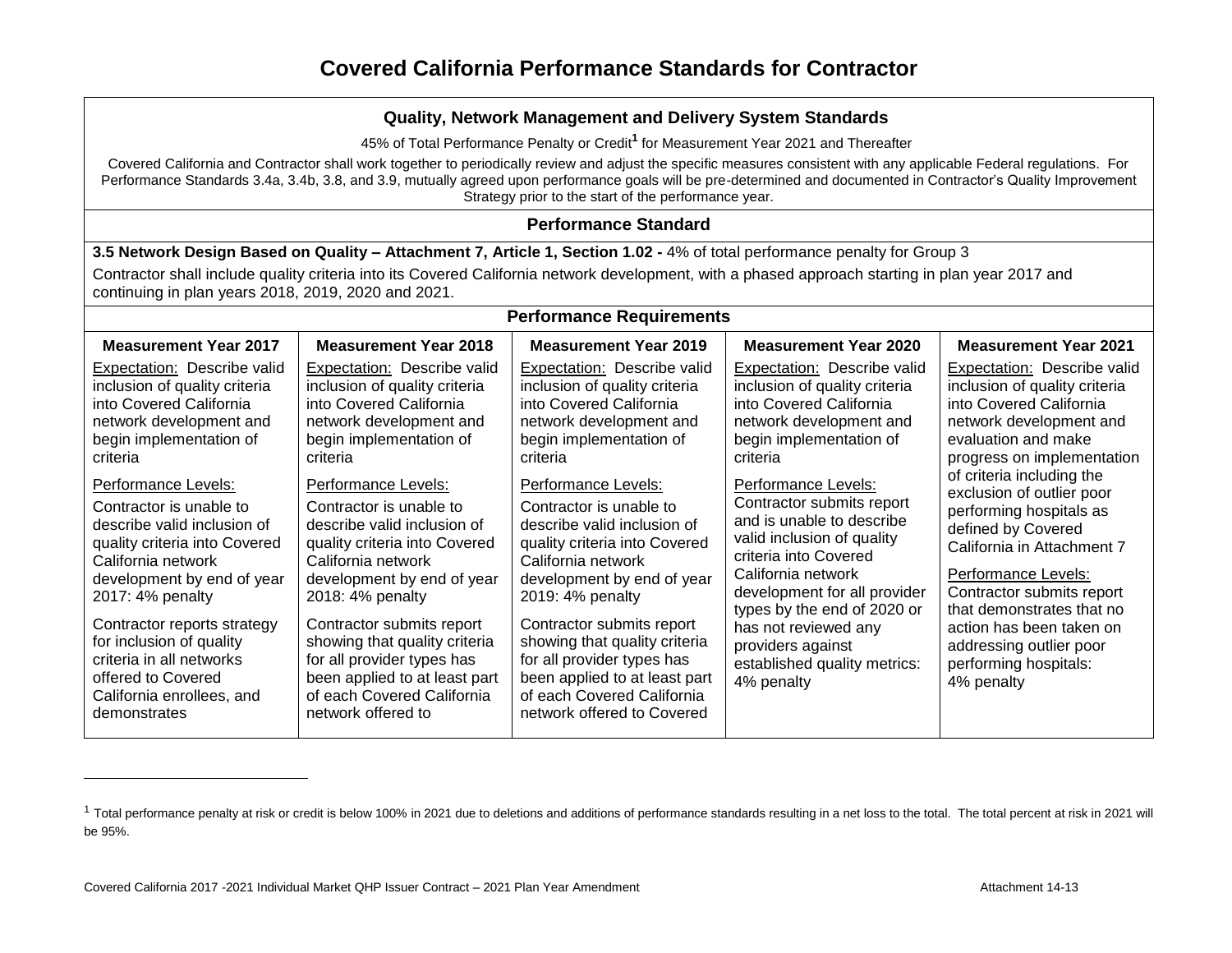| Quality, Network Management and Delivery System Standards                                                                                                                                                                                                                                                                                                                                                                                                                                                                                                                                   |                                                                                                                                                                                                                                                                                                                                                                                                                                                                                                                                                                                                            |                                                                                                                                                                                                                                                                                                                                                                                                                                                                                                                                                                                                                                   |                                                                                                                                                                                                                                                                                                                                                                                                                                                                                                                                                                                                                                                                                                                                                   |                                                                                                                                                                                                                                                                                                                                                                                                                                                       |  |  |  |
|---------------------------------------------------------------------------------------------------------------------------------------------------------------------------------------------------------------------------------------------------------------------------------------------------------------------------------------------------------------------------------------------------------------------------------------------------------------------------------------------------------------------------------------------------------------------------------------------|------------------------------------------------------------------------------------------------------------------------------------------------------------------------------------------------------------------------------------------------------------------------------------------------------------------------------------------------------------------------------------------------------------------------------------------------------------------------------------------------------------------------------------------------------------------------------------------------------------|-----------------------------------------------------------------------------------------------------------------------------------------------------------------------------------------------------------------------------------------------------------------------------------------------------------------------------------------------------------------------------------------------------------------------------------------------------------------------------------------------------------------------------------------------------------------------------------------------------------------------------------|---------------------------------------------------------------------------------------------------------------------------------------------------------------------------------------------------------------------------------------------------------------------------------------------------------------------------------------------------------------------------------------------------------------------------------------------------------------------------------------------------------------------------------------------------------------------------------------------------------------------------------------------------------------------------------------------------------------------------------------------------|-------------------------------------------------------------------------------------------------------------------------------------------------------------------------------------------------------------------------------------------------------------------------------------------------------------------------------------------------------------------------------------------------------------------------------------------------------|--|--|--|
|                                                                                                                                                                                                                                                                                                                                                                                                                                                                                                                                                                                             | 45% of Total Performance Penalty or Credit <sup>1</sup> for Measurement Year 2021 and Thereafter                                                                                                                                                                                                                                                                                                                                                                                                                                                                                                           |                                                                                                                                                                                                                                                                                                                                                                                                                                                                                                                                                                                                                                   |                                                                                                                                                                                                                                                                                                                                                                                                                                                                                                                                                                                                                                                                                                                                                   |                                                                                                                                                                                                                                                                                                                                                                                                                                                       |  |  |  |
|                                                                                                                                                                                                                                                                                                                                                                                                                                                                                                                                                                                             | Covered California and Contractor shall work together to periodically review and adjust the specific measures consistent with any applicable Federal regulations. For<br>Performance Standards 3.4a, 3.4b, 3.8, and 3.9, mutually agreed upon performance goals will be pre-determined and documented in Contractor's Quality Improvement<br>Strategy prior to the start of the performance year.                                                                                                                                                                                                          |                                                                                                                                                                                                                                                                                                                                                                                                                                                                                                                                                                                                                                   |                                                                                                                                                                                                                                                                                                                                                                                                                                                                                                                                                                                                                                                                                                                                                   |                                                                                                                                                                                                                                                                                                                                                                                                                                                       |  |  |  |
|                                                                                                                                                                                                                                                                                                                                                                                                                                                                                                                                                                                             | <b>Performance Requirements - 3.5 Continued</b>                                                                                                                                                                                                                                                                                                                                                                                                                                                                                                                                                            |                                                                                                                                                                                                                                                                                                                                                                                                                                                                                                                                                                                                                                   |                                                                                                                                                                                                                                                                                                                                                                                                                                                                                                                                                                                                                                                                                                                                                   |                                                                                                                                                                                                                                                                                                                                                                                                                                                       |  |  |  |
| <b>Measurement Year 2017</b><br>Performance Levels:<br>implementation of criteria by<br>end of year 2017: No<br>penalty<br>Contractor reports strategy<br>for inclusion of quality<br>criteria in all networks<br>offered to Covered<br>California enrollees,<br>demonstrates<br>implementation of criteria by<br>end of 2017, and submits<br>documentation that<br>contracted hospitals have<br>been notified in 2017 of<br>expectation to meet targets<br>for appropriate use of<br>C-Section and reduction in<br><b>Hospital Acquired</b><br>Conditions by the end of<br>2019: 4% credit | <b>Measurement Year 2018</b><br>Performance Levels:<br><b>Covered California enrollees</b><br>by end of 2018; report<br>shows that providers have<br>been reviewed against<br>established quality metrics<br>and providers not meeting<br>metrics either have a<br>corrective action plan to<br>improve or have been<br>removed from networks: No<br>penalty<br>Contractor submits a report<br>showing that quality criteria<br>for all provider types has<br>been applied to 100% of<br>each Covered California<br>network offered to Covered<br>California enrollees by the<br>end of 2018; report shows | <b>Measurement Year 2019</b><br>Performance Levels:<br>California enrollees by end<br>of 2019; report shows that<br>those providers that have<br>been reviewed against<br>established quality metrics<br>and providers not meeting<br>metrics either have a<br>corrective action plan to<br>improve or have been<br>removed from networks: No<br>penalty<br>Contractor submits a report<br>showing that quality criteria<br>for all provider types has<br>been applied to 100% of<br>each Covered California<br>network offered to Covered<br>California enrollees by the<br>end of 2019; report shows<br>that provider have been | <b>Measurement Year 2020</b><br>Performance Levels:<br>Contractor submits report<br>showing that quality criteria<br>for all provider types has<br>been applied to at least part<br>of each Covered California<br>network offered to enrollees<br>by the end of 2020; report<br>shows that those providers<br>that have been reviewed<br>against established quality<br>metrics and providers not<br>meeting metrics either have<br>a corrective action plan to<br>improve or have been<br>removed from networks: No<br>penalty<br>Contractor submits a report<br>showing that quality criteria<br>for all provider types has<br>been applied to 100% of<br>each Covered California<br>network offered to enrollees<br>by the end of 2020; report | <b>Measurement Year 2021</b><br>Performance Levels:<br>Contractor submits a report<br>showing that outlier poor<br>performing hospitals that<br>have not demonstrated<br>improvement, despite a<br>corrective action plan or<br>other documented<br>improvement process, have<br>been removed from network<br>or Contractor has provided<br>justification for continued<br>inclusion of outlier poor<br>performing hospitals in<br>network: 4% credit |  |  |  |

<sup>&</sup>lt;sup>1</sup> Total performance penalty at risk or credit is below 100% in 2021 due to deletions and additions of performance standards resulting in a net loss to the total. The total percent at risk in 2021 will be 95%.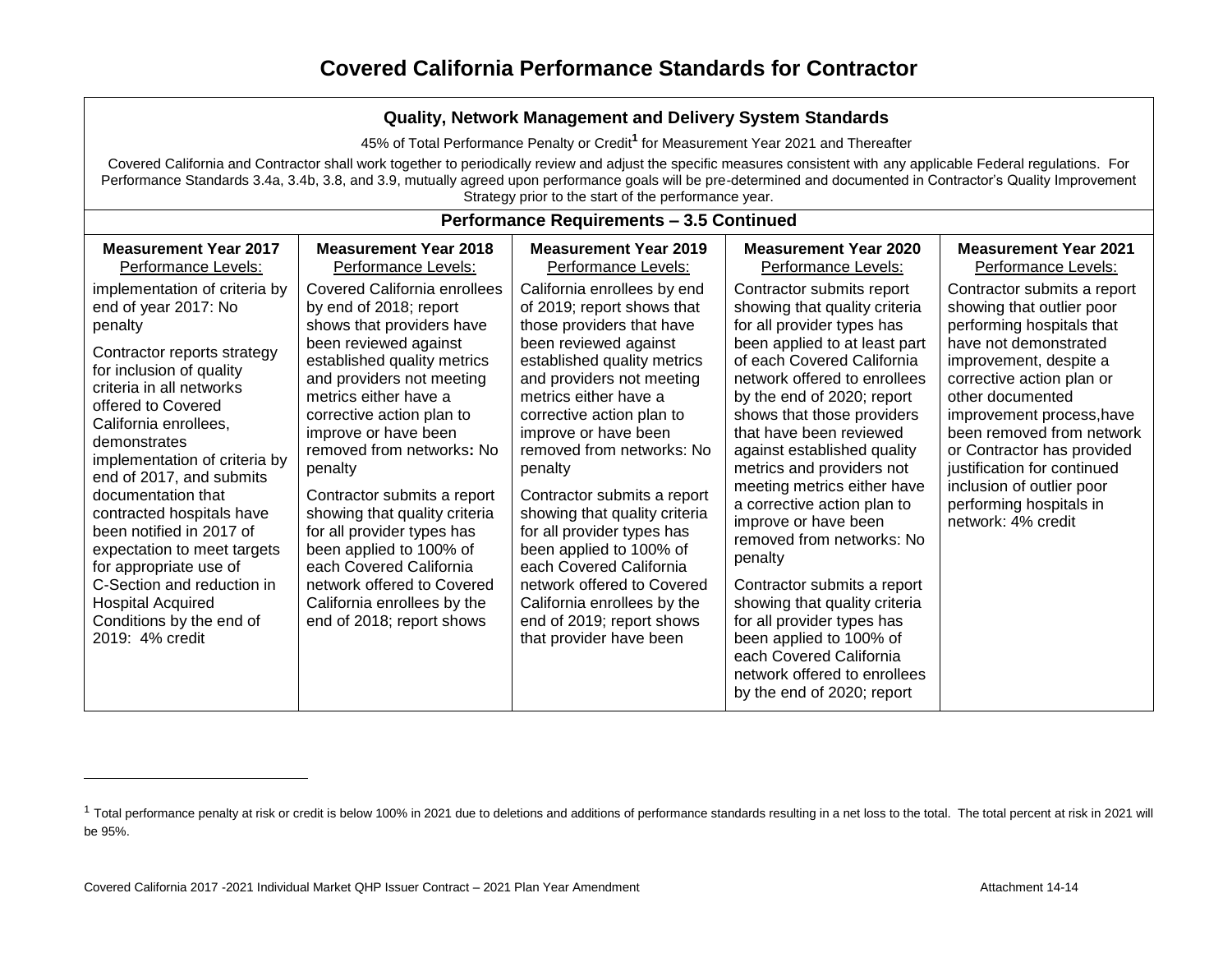| <b>Quality, Network Management and Delivery System Standards</b> |  |  |
|------------------------------------------------------------------|--|--|
|------------------------------------------------------------------|--|--|

45% of Total Performance Penalty or Credit**<sup>1</sup>** for Measurement Year 2021 and Thereafter

Covered California and Contractor shall work together to periodically review and adjust the specific measures consistent with any applicable Federal regulations. For Performance Standards 3.4a, 3.4b, 3.8, and 3.9, mutually agreed upon performance goals will be pre-determined and documented in Contractor's Quality Improvement Strategy prior to the start of the performance year.

<sup>&</sup>lt;sup>1</sup> Total performance penalty at risk or credit is below 100% in 2021 due to deletions and additions of performance standards resulting in a net loss to the total. The total percent at risk in 2021 will be 95%.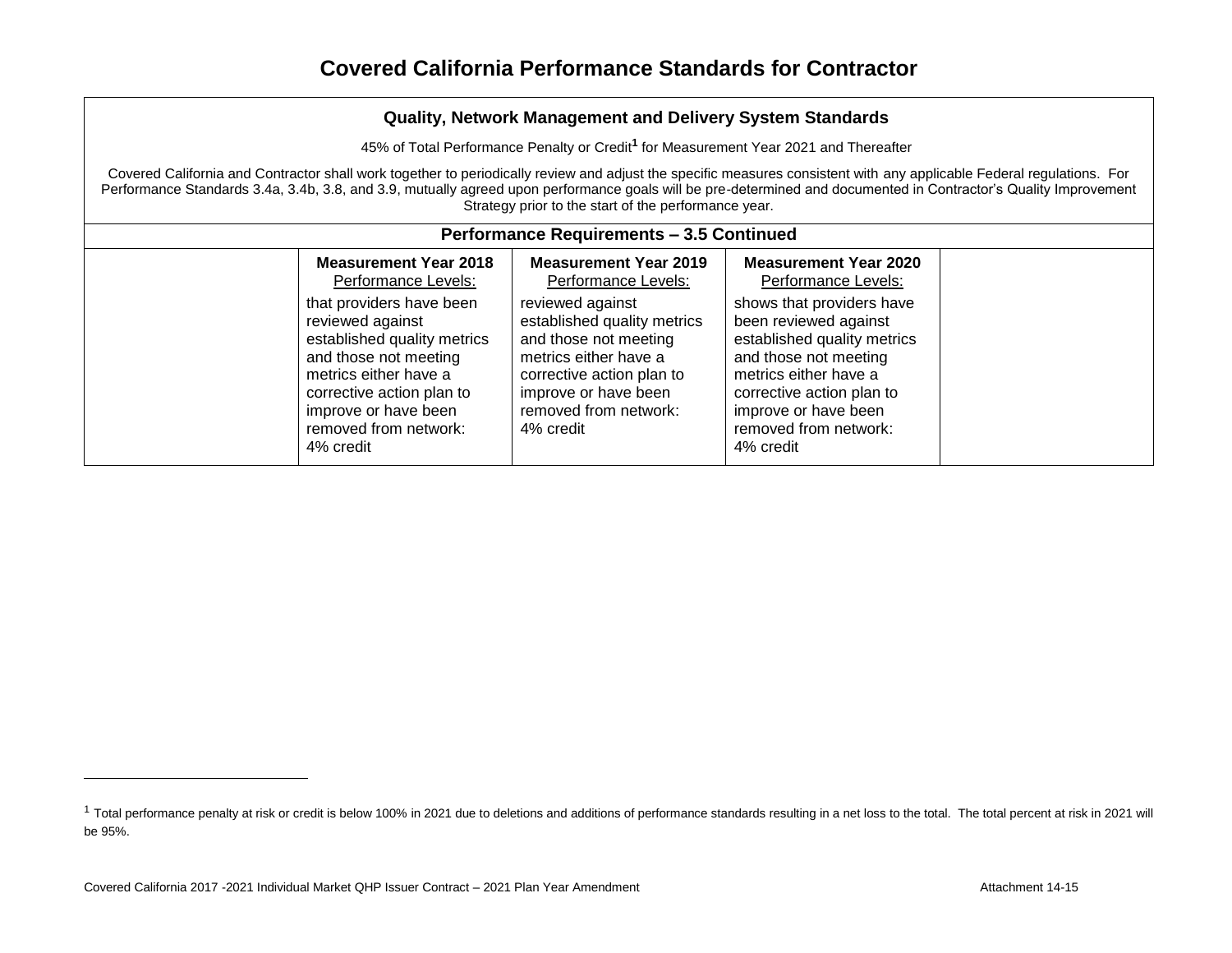45% of Total Performance Penalty or Credit**<sup>1</sup>** for Measurement Year 2021 and Thereafter

Covered California and Contractor shall work together to periodically review and adjust the specific measures consistent with any applicable Federal regulations. For Performance Standards 3.4a, 3.4b, 3.8, and 3.9, mutually agreed upon performance goals will be pre-determined and documented in Contractor's Quality Improvement Strategy prior to the start of the performance year.

### **Performance Standard**

**3.6a) Primary Care – Attachment 7, Article 4, Section 4.01 and 4.02 -** 2% of total performance penalty for Group 3

95% of members in Contractor's Covered California products will select or be assigned to a primary care clinician beginning with enrollment effective January 2017.Contractor will submit this percent each year following the end of the measurement year.

| <b>Performance Requirements</b> |                              |                              |                              |                              |
|---------------------------------|------------------------------|------------------------------|------------------------------|------------------------------|
| <b>Measurement Year 2017</b>    | <b>Measurement Year 2018</b> | <b>Measurement Year 2019</b> | <b>Measurement Year 2020</b> | <b>Measurement Year 2021</b> |
| Expectation: 95% of             | Expectation: 95% of          | Expectation: 95% of          | Expectation: 95% of          | <b>Expectation: 95% of</b>   |
| members in Covered              | members in Covered           | members in Covered           | members in Covered           | members in Covered           |
| California products will        | California products will     | California products will     | California products will     | California products will     |
| select or be assigned to a      | select or be assigned to a   | select or be assigned to a   | select or be assigned to a   | select or be assigned to a   |
| primary care clinician for      | primary care clinician for   | primary care clinician for   | primary care clinician for   | primary care clinician for   |
| Plan Year 2017                  | Plan Year 2018               | Plan Year 2019               | Plan Year 2020               | Plan Year 2021               |
| Performance Levels:             | Performance Levels:          | Performance Levels:          | Performance Levels:          | Performance Levels:          |
| Contractor reports less than    | Contractor reports less than | Contractor reports less than | Contractor reports less than | Contractor reports less than |
| 95% of Covered California       | 95% of Covered California    | 95% of Covered California    | 95% of Covered California    | 95% of Covered California    |
| members in Plan Year 2017       | members in Plan Year 2018    | members in Plan Year 2019    | members in Plan Year 2020    | members in Plan Year 2021    |
| have selected or been           | have selected or been        | have selected or been        | have selected or been        | have selected or been        |
| provisionally assigned a        | provisionally assigned a     | provisionally assigned a     | provisionally assigned a     | provisionally assigned a     |
| primary care clinician:         | primary care clinician:      | primary care clinician:      | primary care clinician:      | primary care clinician: 2%   |
| 2% penalty                      | 2% penalty                   | 2% penalty                   | 2% penalty                   | penalty                      |
| Contractor reports 95% or       | Contractor reports 95% or    | Contractor reports 95% or    | Contractor reports 95% or    | Contractor reports 95% or    |
| more of Covered California      | more of Covered California   | more of Covered California   | more of Covered California   | more of Covered California   |
| members in Plan Year 2017       | members in Plan Year 2018    | members in Plan Year 2019    | members in Plan Year 2020    | members in Plan Year 2021    |
| have selected or been           | have selected or been        | have selected or been        | have selected or been        | have selected or been        |
| provisionally assigned a        | provisionally assigned a     | provisionally assigned a     | provisionally assigned a     | provisionally assigned a     |
| primary care clinician: 2%      | primary care clinician: 2%   | primary care clinician: 2%   | primary care clinician: 2%   | primary care clinician: 2%   |
| credit                          | credit                       | credit                       | credit                       | credit                       |

<sup>&</sup>lt;sup>1</sup> Total performance penalty at risk or credit is below 100% in 2021 due to deletions and additions of performance standards resulting in a net loss to the total. The total percent at risk in 2021 will be 95%.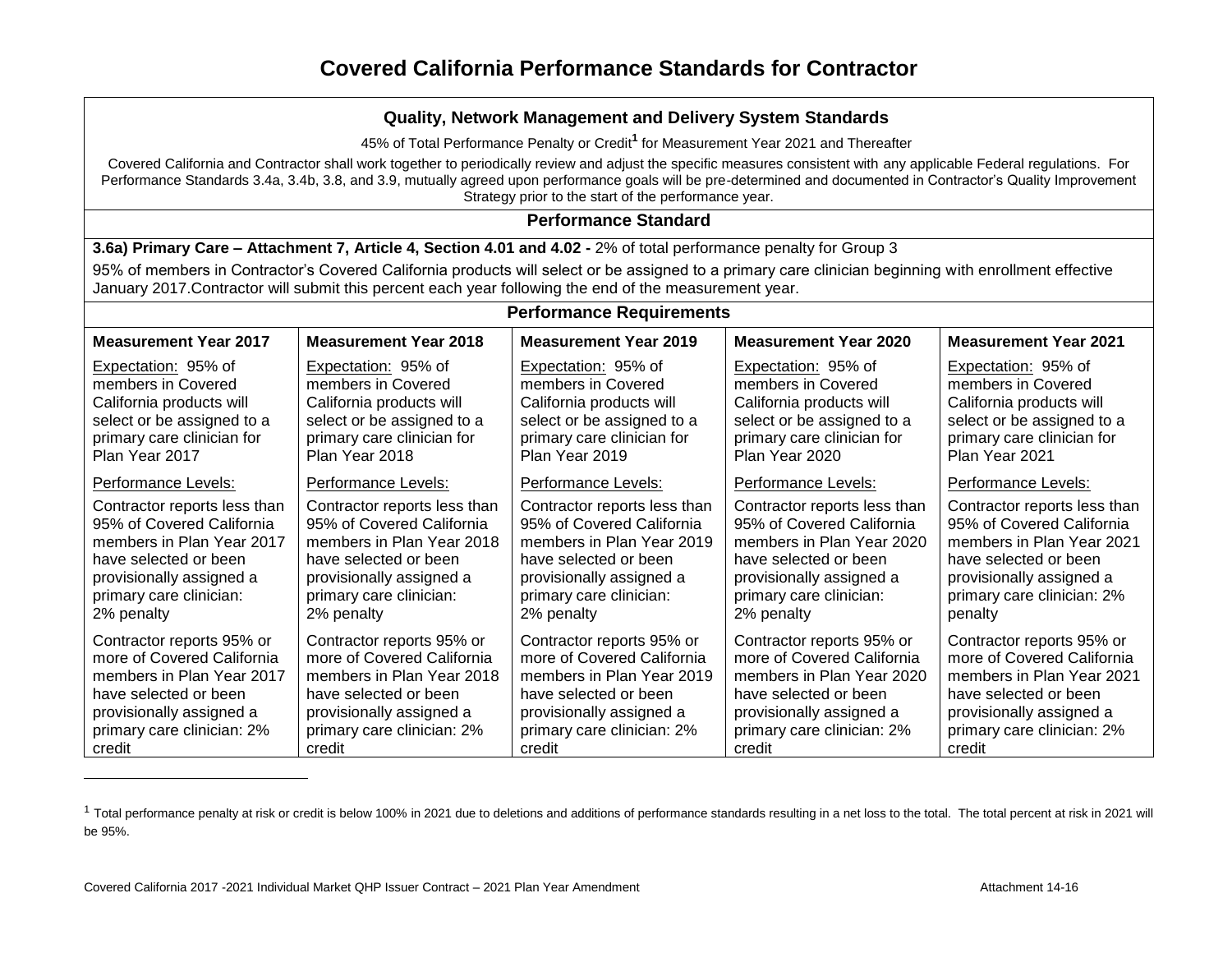#### **Quality, Network Management and Delivery System Standards**

45% of Total Performance Penalty or Credit**<sup>1</sup>** for Measurement Year 2021 and Thereafter

Covered California and Contractor shall work together to periodically review and adjust the specific measures consistent with any applicable Federal regulations. For Performance Standards 3.4a, 3.4b, 3.8, and 3.9, mutually agreed upon performance goals will be pre-determined and documented in Contractor's Quality Improvement Strategy prior to the start of the performance year.

### **Performance Standard**

**3.6b) Primary Care – Attachment 7, Article 4, Section 4.01 and 4.02 -** 3% of total performance penalty for Group 3

Contractor describes a payment strategy for adoption and progressive expansion among Providers caring for Enrollees that creates a business case for Primary Care Providers (PCPs) to adopt accessible, data-driven, team-based care.

Data from Measurement Year 2020 providing the percent of PCPs paid under the new payment strategy will be compared to Measurement Year 2019 data. Data from Measurement Year 2021 providing the percent of PCPs paid under the new payment strategy will be compared to Measurement Year 2020 data.

| <b>Performance Requirements</b> |                              |                              |                              |                              |  |
|---------------------------------|------------------------------|------------------------------|------------------------------|------------------------------|--|
| <b>Measurement Year 2017</b>    | <b>Measurement Year 2018</b> | <b>Measurement Year 2019</b> | <b>Measurement Year 2020</b> | <b>Measurement Year 2021</b> |  |
| <b>Expectation: Describe</b>    | <b>Expectation: Describe</b> | Expectation: Describe        | <b>Expectation: Describe</b> | Expectation: Describe        |  |
| payment strategy and begin      | payment strategy and begin   | payment strategy and begin   | payment strategy and make    | payment strategy and make    |  |
| re-contracting by end of        | re-contracting by end of     | re-contracting by end of     | further progress in re-      | further progress in re-      |  |
| Plan Year 2017                  | Plan Year 2018.              | Plan Year 2019.              | contracting by end of Plan   | contracting by end of Plan   |  |
| Performance Levels:             | Performance Levels:          | Performance Levels:          | Year 2020.                   | Year 2021.                   |  |
| Contractor does not provide     | Contractor does not provide  | Contractor does not provide  | Performance Levels:          | Performance Levels:          |  |
| description of payment          | description of payment       | description of payment       | Contractor reports no        | Contractor reports no        |  |
| strategy or reports no PCPs     | strategy or reports no PCPs  | strategy or reports no PCPs  | increase in the percentage   | increase in the percentage   |  |
| contracted based on new         | contracted based on new      | contracted based on new      | of PCPs contracted under     | of PCPs contracted under     |  |
| payment strategy: 3%            | payment strategy:            | payment strategy:            | new payment strategy         | new payment strategy         |  |
| penalty                         | 3% penalty                   | 3% penalty                   | compared to Measurement      | compared to Measurement      |  |
| Contractor provides             | Contractor provides          | Contractor provides          | Year 2019: 3% penalty        | Year 2020: 3% penalty        |  |
| description of payment          | description of payment       | description of payment       | Contractor reports an        | Contractor reports an        |  |
| strategy and reports more       | strategy and reports more    | strategy and reports more    | increase of more than 0%     | increase of more than 0%     |  |
| than 0% but less than 10%       | than 0% but less than 10%    | than 0% but less than 10%    | but less than 10% in the     | but less than 10% in the     |  |
| of PCPs contracted under        | of PCPs                      | of PCPs contracted under     | percentage of PCPs           | percentage of PCPs           |  |

<sup>&</sup>lt;sup>1</sup> Total performance penalty at risk or credit is below 100% in 2021 due to deletions and additions of performance standards resulting in a net loss to the total. The total percent at risk in 2021 will be 95%.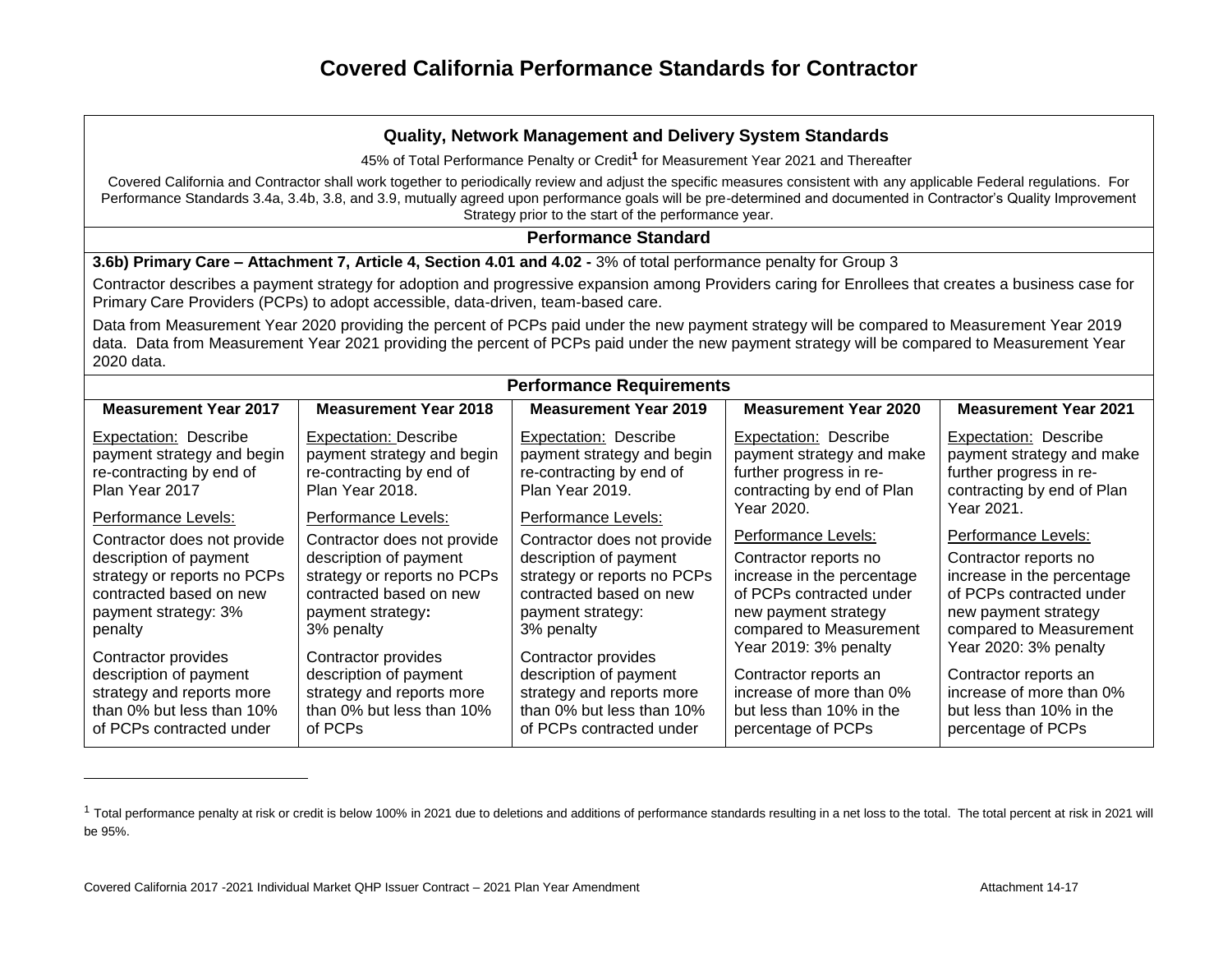| <b>Quality, Network Management and Delivery System Standards</b>                                                                                                                           |                                                                                                                                                                                                                                                                                                                                                                                                   |                                                                                                                                                                                            |                                                                                                                                                                                                                                                                              |                                                                                                                                                                                                                                                                              |  |  |
|--------------------------------------------------------------------------------------------------------------------------------------------------------------------------------------------|---------------------------------------------------------------------------------------------------------------------------------------------------------------------------------------------------------------------------------------------------------------------------------------------------------------------------------------------------------------------------------------------------|--------------------------------------------------------------------------------------------------------------------------------------------------------------------------------------------|------------------------------------------------------------------------------------------------------------------------------------------------------------------------------------------------------------------------------------------------------------------------------|------------------------------------------------------------------------------------------------------------------------------------------------------------------------------------------------------------------------------------------------------------------------------|--|--|
|                                                                                                                                                                                            |                                                                                                                                                                                                                                                                                                                                                                                                   | 45% of Total Performance Penalty or Credit <sup>1</sup> for Measurement Year 2021 and Thereafter                                                                                           |                                                                                                                                                                                                                                                                              |                                                                                                                                                                                                                                                                              |  |  |
|                                                                                                                                                                                            | Covered California and Contractor shall work together to periodically review and adjust the specific measures consistent with any applicable Federal regulations. For<br>Performance Standards 3.4a, 3.4b, 3.8, and 3.9, mutually agreed upon performance goals will be pre-determined and documented in Contractor's Quality Improvement<br>Strategy prior to the start of the performance year. |                                                                                                                                                                                            |                                                                                                                                                                                                                                                                              |                                                                                                                                                                                                                                                                              |  |  |
|                                                                                                                                                                                            |                                                                                                                                                                                                                                                                                                                                                                                                   | Performance Requirements - 3.6b) Continued                                                                                                                                                 |                                                                                                                                                                                                                                                                              |                                                                                                                                                                                                                                                                              |  |  |
| <b>Measurement Year 2017</b><br>Performance Levels:                                                                                                                                        | <b>Measurement Year 2018</b><br>Performance Levels:                                                                                                                                                                                                                                                                                                                                               | <b>Measurement Year 2019</b><br>Performance Levels:                                                                                                                                        | <b>Measurement Year 2020</b><br>Performance Levels:                                                                                                                                                                                                                          | <b>Measurement Year 2021</b><br>Performance Levels:                                                                                                                                                                                                                          |  |  |
| new payment strategy: No<br>penalty<br>Contractor provides<br>description of payment<br>strategy and reports 10% or<br>more of PCPs contracted<br>under new payment<br>strategy: 3% credit | contracted under new<br>payment strategy: No<br>penalty<br>Contractor provides<br>description of payment<br>strategy and reports 10% or<br>more of PCPs contracted<br>under new payment<br>strategy: 3% credit                                                                                                                                                                                    | new payment strategy: No<br>penalty<br>Contractor provides<br>description of payment<br>strategy and reports 10% or<br>more of PCPs contracted<br>under new payment<br>strategy: 3% credit | contracted under new<br>payment strategy compared<br>to Measurement Year 2019:<br>No penalty<br>Contractor reports an<br>increase of 10% or more in<br>the percentage of PCPs<br>contracted under new<br>payment strategy compared<br>to Measurement Year 2019:<br>3% credit | contracted under new<br>payment strategy compared<br>to Measurement Year 2020:<br>No penalty<br>Contractor reports an<br>increase of 10% or more in<br>the percentage of PCPs<br>contracted under new<br>payment strategy compared<br>to Measurement Year 2020:<br>3% credit |  |  |

<sup>&</sup>lt;sup>1</sup> Total performance penalty at risk or credit is below 100% in 2021 due to deletions and additions of performance standards resulting in a net loss to the total. The total percent at risk in 2021 will be 95%.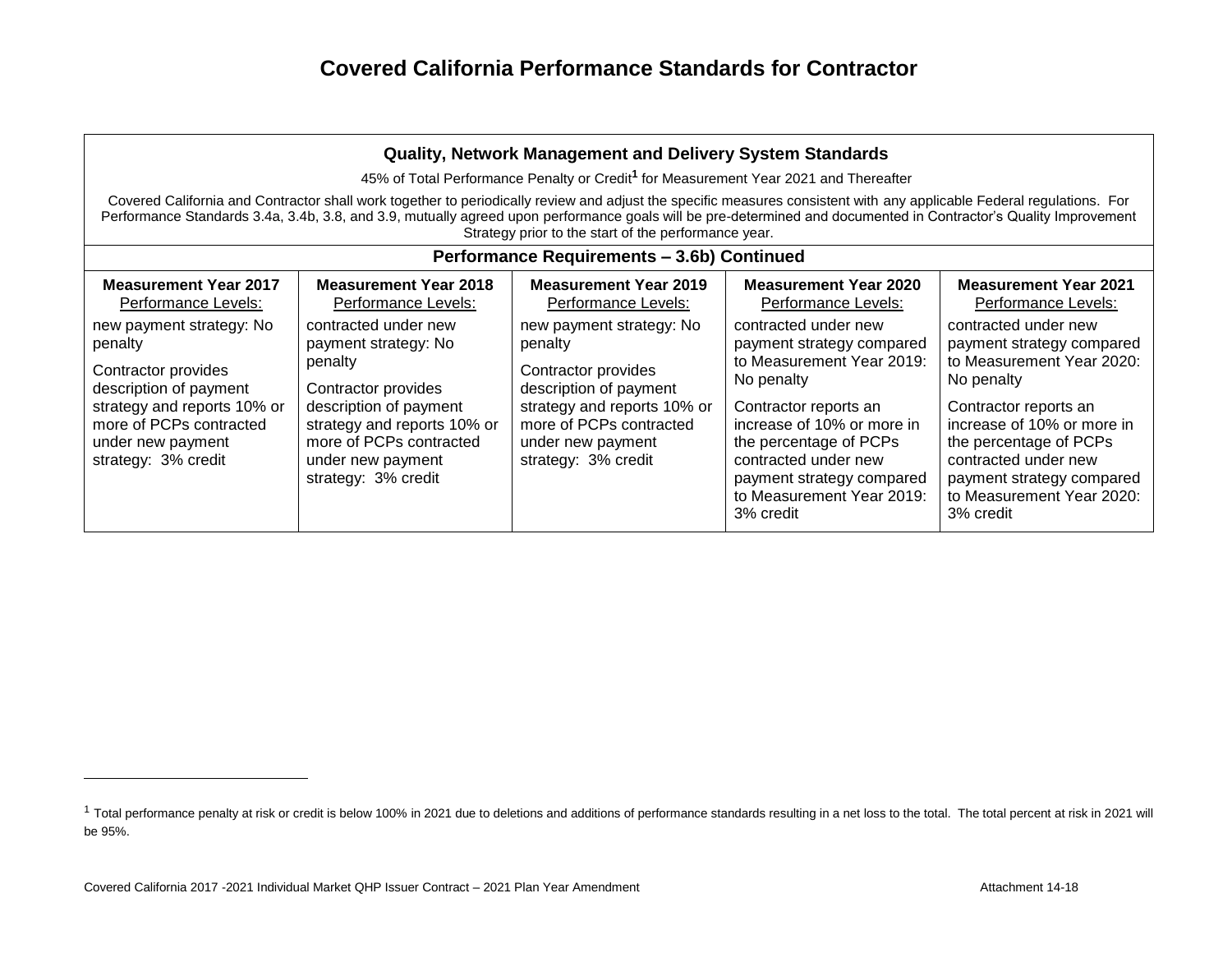45% of Total Performance Penalty or Credit**<sup>1</sup>** for Measurement Year 2021 and Thereafter

Covered California and Contractor shall work together to periodically review and adjust the specific measures consistent with any applicable Federal regulations. For Performance Standards 3.4a, 3.4b, 3.8, and 3.9, mutually agreed upon performance goals will be pre-determined and documented in Contractor's Quality Improvement Strategy prior to the start of the performance year.

### **Performance Standard**

**3.6c) Primary Care – Attachment 7, Article 4, Section 4.01 and 4.02 – 3% of total performance penalty for Group 3** 

Contractor increases the percentage of membership assigned to or obtaining care from Providers who meet standards for redesigned primary care through PCMH recognition or certification with NCQA, The Joint Commission, AAAHC, or URAC.

Baseline will be identified using data from Measurement Year 2018. Data from Measurement Year 2019 providing the percent of membership attributed or assigned to PCMHs will be compared to baseline reported. Data from Measurement Year 2020 providing the percent of membership attributed or assigned to PCMHs will be compared to Measurement Year 2019 data.

| <b>Performance Requirements</b>              |                                              |                                                                                                                                                                                                                                                                                                                                                                                                            |                                                                                                                                                                                                                                                                                                                                                                                                                                                                         |                                                                                                                                                                   |  |
|----------------------------------------------|----------------------------------------------|------------------------------------------------------------------------------------------------------------------------------------------------------------------------------------------------------------------------------------------------------------------------------------------------------------------------------------------------------------------------------------------------------------|-------------------------------------------------------------------------------------------------------------------------------------------------------------------------------------------------------------------------------------------------------------------------------------------------------------------------------------------------------------------------------------------------------------------------------------------------------------------------|-------------------------------------------------------------------------------------------------------------------------------------------------------------------|--|
| <b>Measurement Year</b>                      | <b>Measurement Year</b>                      | <b>Measurement Year 2019</b>                                                                                                                                                                                                                                                                                                                                                                               | <b>Measurement Year 2020</b>                                                                                                                                                                                                                                                                                                                                                                                                                                            | <b>Measurement Year 2021</b>                                                                                                                                      |  |
| 2017<br>No Assessment for<br>Plan Year 2017. | 2018<br>No Assessment for<br>Plan Year 2018. | Expectation: Contractor<br>increases the percentage of<br>membership attributed or<br>assigned to providers who meet<br>standards for redesigned primary<br>care through PCMH recognition<br>or certification with NCQA, The<br>Joint Commission, or AAAHC.<br>Performance Levels:<br>Contractor reports no increase in<br>the percentage of memberships<br>attributed or assigned to PCMHs:<br>3% penalty | Expectation: Contractor<br>increases the percentage of<br>membership assigned to or<br>obtaining care from providers<br>who meet standards for<br>redesigned primary care through<br>PCMH recognition or certification<br>with NCQA, The Joint<br>Commission, or AAAHC.<br>Performance Levels:<br>Contractor reports no increase in<br>the percentage of memberships<br>assigned to or obtaining care<br>from PCMHs compared to<br>Measurement Year 2019:<br>3% penalty | No Assessment for Plan Year<br>2021. Contractor will continue to<br>report the percent of membership<br>assigned to or obtaining care<br>from PCMH <sub>s</sub> . |  |

<sup>&</sup>lt;sup>1</sup> Total performance penalty at risk or credit is below 100% in 2021 due to deletions and additions of performance standards resulting in a net loss to the total. The total percent at risk in 2021 will be 95%.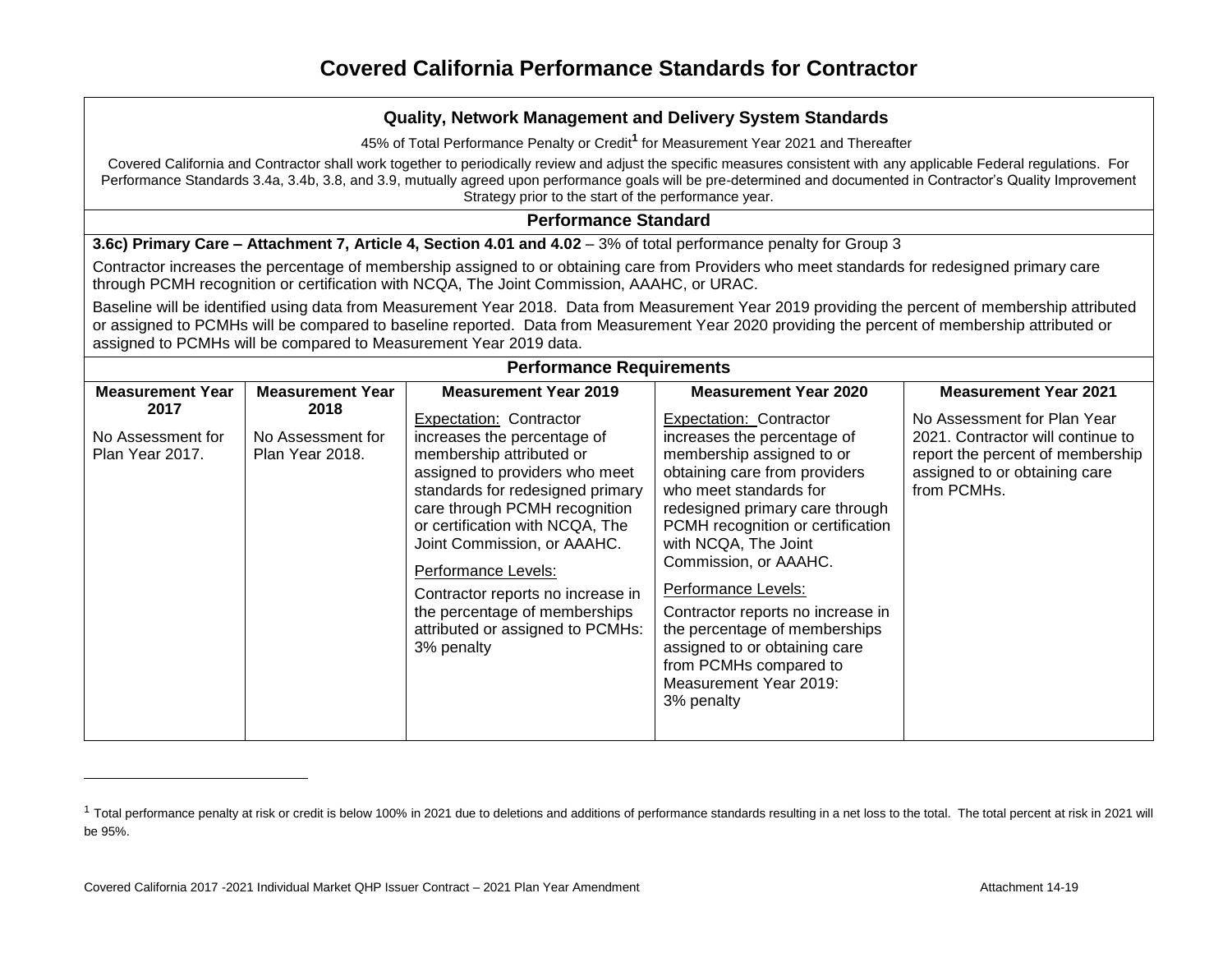45% of Total Performance Penalty or Credit**<sup>1</sup>** for Measurement Year 2021 and Thereafter

Covered California and Contractor shall work together to periodically review and adjust the specific measures consistent with any applicable Federal regulations. For Performance Standards 3.4a, 3.4b, 3.8, and 3.9, mutually agreed upon performance goals will be pre-determined and documented in Contractor's Quality Improvement Strategy prior to the start of the performance year.

| Performance Requirements - 3.6c) Continued                                                                                                                                                                                                                                                                         |                                                                                                                                                                                                                                                                                                                                                                                                                                                                                       |  |  |
|--------------------------------------------------------------------------------------------------------------------------------------------------------------------------------------------------------------------------------------------------------------------------------------------------------------------|---------------------------------------------------------------------------------------------------------------------------------------------------------------------------------------------------------------------------------------------------------------------------------------------------------------------------------------------------------------------------------------------------------------------------------------------------------------------------------------|--|--|
| <b>Measurement Year 2019</b><br>Performance Levels:<br>Contractor reports an increase of<br>more than 0% but less than 10%<br>in membership attributed or<br>assigned to a PCMHs: No<br>penalty<br>Contractor reports an increase of<br>10% or more in membership<br>attributed or assigned to PCMHs:<br>3% credit | <b>Measurement Year 2020</b><br>Performance Levels:<br>Contractor reports an increase of<br>more than 0% but less than 10%<br>in membership assigned to or<br>obtaining care from PCMHs<br>compared to Measurement Year<br>2019: No penalty<br>Contractor reports an increase of<br>10% or more in membership<br>assigned to or obtaining care<br>from PCMHs compared to<br>Measurement Year 2019, or<br>reports 90% or greater<br>membership obtaining care from<br>PCMHs: 3% credit |  |  |

<sup>&</sup>lt;sup>1</sup> Total performance penalty at risk or credit is below 100% in 2021 due to deletions and additions of performance standards resulting in a net loss to the total. The total percent at risk in 2021 will be 95%.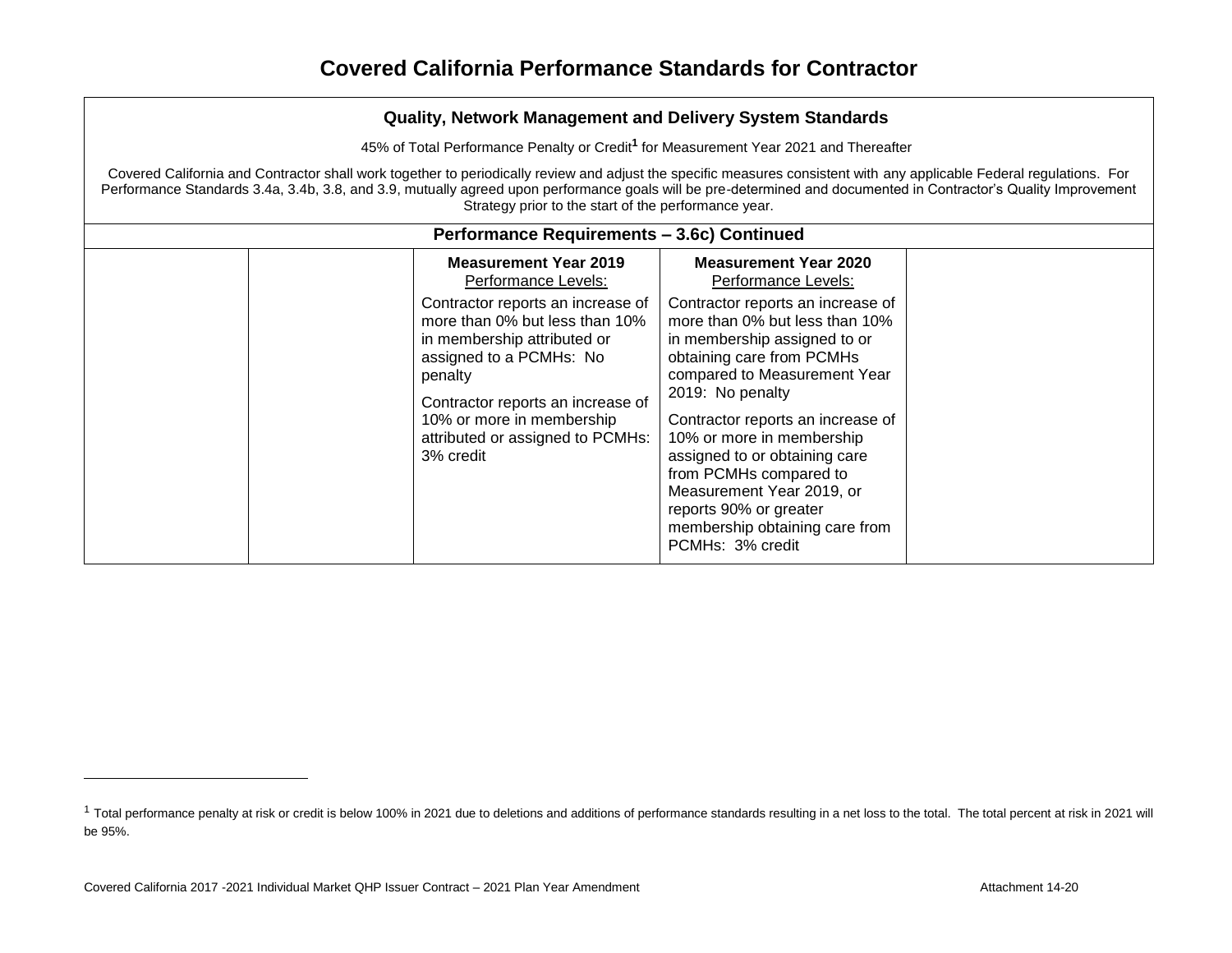45% of Total Performance Penalty or Credit**<sup>1</sup>** for Measurement Year 2021 and Thereafter

Covered California and Contractor shall work together to periodically review and adjust the specific measures consistent with any applicable Federal regulations. For Performance Standards 3.4a, 3.4b, 3.8, and 3.9, mutually agreed upon performance goals will be pre-determined and documented in Contractor's Quality Improvement Strategy prior to the start of the performance year.

### **Performance Standard**

**3.7 Accountable Care Organizations (ACOs) – Attachment 7, Article 4, Section 4.03 – 5% of total performance penalty for Group 3** 

Contractor increases Covered California enrollment in ACOs (previously referred to as integrated healthcare models).

Baseline identified from data reported in Measurement Year 2017 and 2018. Data from Measurement Year 2019 providing the percentage of Covered California membership in ACOs will be compared to baseline reported. Data from Measurement Year 2020 will be compared to Measurement Year 2019 data. Data from Measurement Year 2021 will be compared to Measurement Year 2020 data.

This performance standard is not applicable to issuers with fully integrated systems where 100% of their membership is attributed or assigned to integrated delivery systems (IDS) or ACOs for both the baseline measurement year and the performance measurement year.

| <b>Measurement Year</b>                     | <b>Measurement Year</b>                     | <b>Measurement Year 2019</b>                                                                                                                                                                                                                                                                                                                      | <b>Measurement Year 2020</b>                                                                                                                                                                                                                                                                                                                                 | <b>Measurement Year 2021</b>                                                                                                                                                                                                                                                                                                                                 |
|---------------------------------------------|---------------------------------------------|---------------------------------------------------------------------------------------------------------------------------------------------------------------------------------------------------------------------------------------------------------------------------------------------------------------------------------------------------|--------------------------------------------------------------------------------------------------------------------------------------------------------------------------------------------------------------------------------------------------------------------------------------------------------------------------------------------------------------|--------------------------------------------------------------------------------------------------------------------------------------------------------------------------------------------------------------------------------------------------------------------------------------------------------------------------------------------------------------|
| 2017<br>No Assessment for<br>Plan Year 2017 | 2018<br>No Assessment for<br>Plan Year 2018 | <b>Expectation: Contractor</b><br>increases the percentage of<br>enrollment in IHMs by the end of<br>2019.                                                                                                                                                                                                                                        | <b>Expectation: Contractor</b><br>increases the percentage of<br>enrollment in ACOs by the end of<br>2020.                                                                                                                                                                                                                                                   | <b>Expectation: Contractor</b><br>increases the percentage of<br>enrollment in ACOs by the end of<br>2021.                                                                                                                                                                                                                                                   |
|                                             |                                             | Performance Levels:<br>Contractor reports no increase in<br>the percentage of membership<br>attributed or assigned to IHMs:<br>5% penalty<br>Contractor reports an increase of<br>more than 0% but less than 10%<br>in membership attributed or<br>assigned to IHMs: No penalty<br>Contractor reports an increase of<br>10% or more in membership | Performance Levels:<br>Contractor reports no increase in<br>the percentage of membership<br>attributed or assigned to ACOs<br>compared to Measurement Year<br>2019: 5% penalty<br>Contractor reports an increase of<br>more than 0% but less than 10%<br>in membership attributed or<br>assigned to ACOs compared to<br>Measurement Year 2019: No<br>penalty | Performance Levels:<br>Contractor reports no increase in<br>the percentage of membership<br>attributed or assigned to ACOs<br>compared to Measurement Year<br>2020: 5% penalty<br>Contractor reports an increase of<br>more than 0% but less than 10%<br>in membership attributed or<br>assigned to ACOs compared to<br>Measurement Year 2020: No<br>penalty |

<sup>&</sup>lt;sup>1</sup> Total performance penalty at risk or credit is below 100% in 2021 due to deletions and additions of performance standards resulting in a net loss to the total. The total percent at risk in 2021 will be 95%.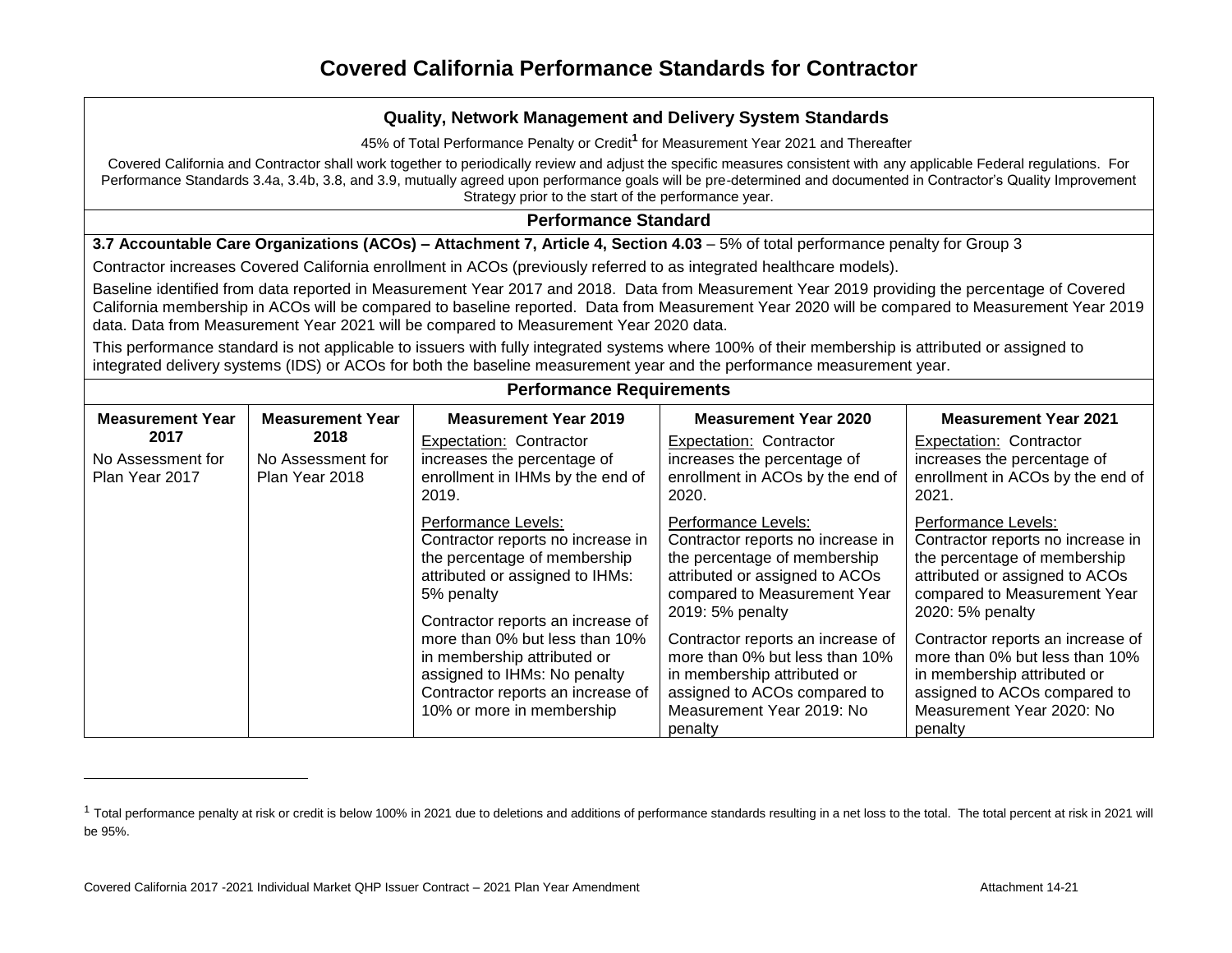| Quality, Network Management and Delivery System Standards |                                                                                                                                                                                                                                                                                                                                                                                                   |                                                     |                                                                                                                                                     |                                                                                                                                                     |  |
|-----------------------------------------------------------|---------------------------------------------------------------------------------------------------------------------------------------------------------------------------------------------------------------------------------------------------------------------------------------------------------------------------------------------------------------------------------------------------|-----------------------------------------------------|-----------------------------------------------------------------------------------------------------------------------------------------------------|-----------------------------------------------------------------------------------------------------------------------------------------------------|--|
|                                                           |                                                                                                                                                                                                                                                                                                                                                                                                   |                                                     | 45% of Total Performance Penalty or Credit <sup>1</sup> for Measurement Year 2021 and Thereafter                                                    |                                                                                                                                                     |  |
|                                                           | Covered California and Contractor shall work together to periodically review and adjust the specific measures consistent with any applicable Federal regulations. For<br>Performance Standards 3.4a, 3.4b, 3.8, and 3.9, mutually agreed upon performance goals will be pre-determined and documented in Contractor's Quality Improvement<br>Strategy prior to the start of the performance year. |                                                     |                                                                                                                                                     |                                                                                                                                                     |  |
|                                                           |                                                                                                                                                                                                                                                                                                                                                                                                   | <b>Performance Requirements - 3.7 Continued</b>     |                                                                                                                                                     |                                                                                                                                                     |  |
|                                                           |                                                                                                                                                                                                                                                                                                                                                                                                   | <b>Measurement Year 2019</b><br>Performance Levels: | Measurement Year 2020<br>Performance Levels:                                                                                                        | <b>Measurement Year 2021</b><br>Performance Levels:                                                                                                 |  |
|                                                           |                                                                                                                                                                                                                                                                                                                                                                                                   | attributed or assigned to IHMs:<br>5% credit        | Contractor reports an increase of<br>10% or more in membership<br>attributed or assigned to ACOs<br>compared to Measurement Year<br>2019: 5% credit | Contractor reports an increase of<br>10% or more in membership<br>attributed or assigned to ACOs<br>compared to Measurement Year<br>2020: 5% credit |  |

<sup>&</sup>lt;sup>1</sup> Total performance penalty at risk or credit is below 100% in 2021 due to deletions and additions of performance standards resulting in a net loss to the total. The total percent at risk in 2021 will be 95%.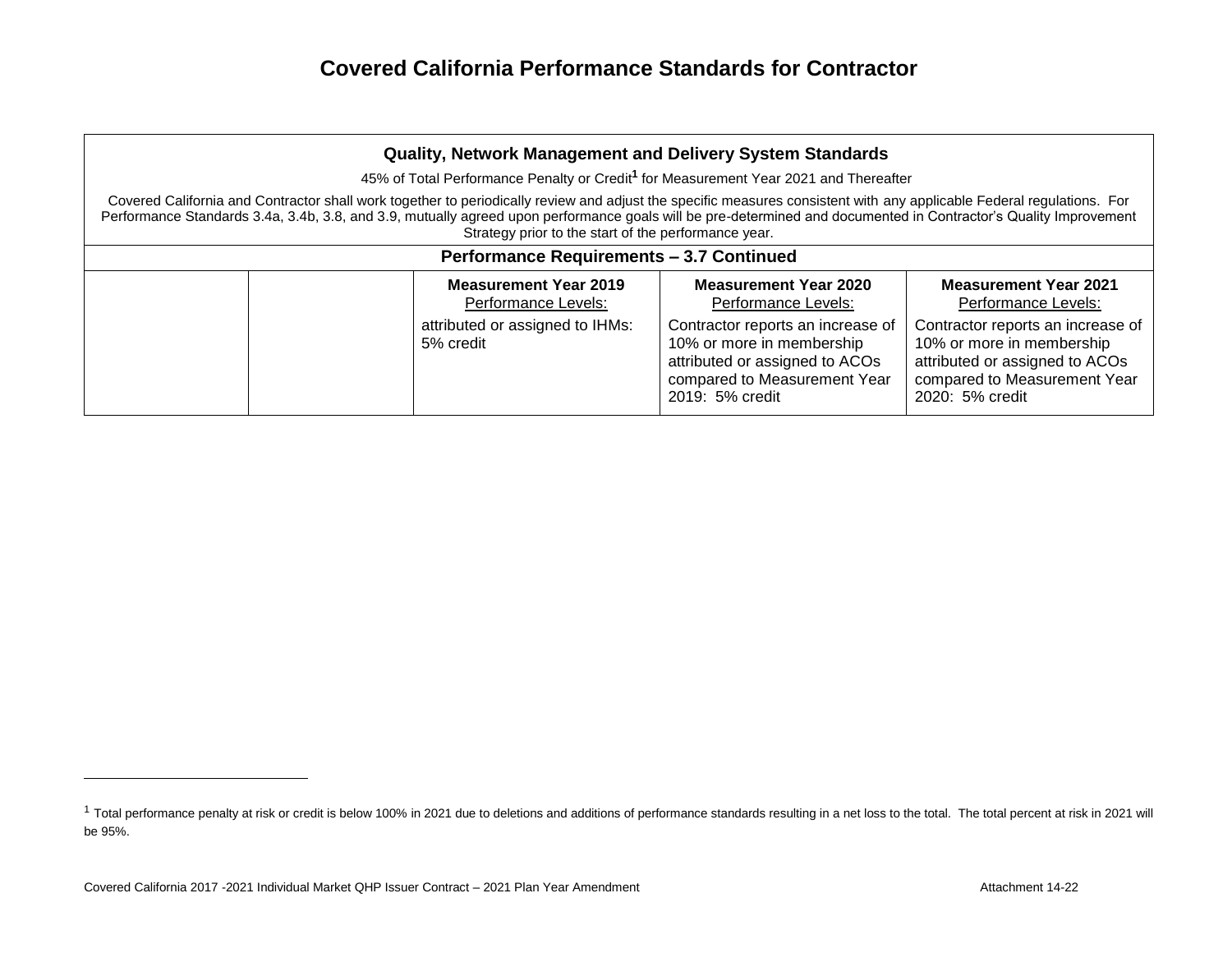45% of Total Performance Penalty or Credit**<sup>1</sup>** for Measurement Year 2021 and Thereafter

Covered California and Contractor shall work together to periodically review and adjust the specific measures consistent with any applicable Federal regulations. For Performance Standards 3.4a, 3.4b, 3.8, and 3.9, mutually agreed upon performance goals will be pre-determined and documented in Contractor's Quality Improvement Strategy prior to the start of the performance year.

### **Performance Standard**

**3.8 Appropriate Use of C-Sections – Attachment 7, Article 5, Section 5.03 – 4.5% of total performance penalty for Group 3** 

Contractor shall adopt new payment strategies for physicians and hospitals such that payment is structured to support only medically necessary care and there is no financial incentive to perform NTSV C-sections.

| <b>Performance Requirements</b>                                                            |                                                                                                                            |                                                                                                                                                                                         |                                                                                                                                                                                         |                                                                                                                                                                                         |
|--------------------------------------------------------------------------------------------|----------------------------------------------------------------------------------------------------------------------------|-----------------------------------------------------------------------------------------------------------------------------------------------------------------------------------------|-----------------------------------------------------------------------------------------------------------------------------------------------------------------------------------------|-----------------------------------------------------------------------------------------------------------------------------------------------------------------------------------------|
| <b>Measurement Year</b>                                                                    | <b>Measurement Year</b>                                                                                                    | <b>Measurement Year 2019</b>                                                                                                                                                            | <b>Measurement Year 2020</b>                                                                                                                                                            | <b>Measurement Year 2021</b>                                                                                                                                                            |
| 2017<br>2018<br>No Assessment for<br>No Assessment for<br>Plan Year 2017<br>Plan Year 2018 | <b>Expectation:</b> All physicians and<br>hospitals are re-contracted with<br>new payment structure by the<br>end of 2019. | Expectation: All physicians and<br>hospitals are re-contracted with<br>new payment structure by the<br>end of 2020.                                                                     | Expectation: All physicians and<br>hospitals are re-contracted with<br>new payment structure by the<br>end of 2021.                                                                     |                                                                                                                                                                                         |
|                                                                                            |                                                                                                                            | Performance Levels:<br>Contractor is unable to<br>demonstrate that >33% of<br>physicians and hospitals have<br>been re-contracted to not<br>incentivize NTSV C-section:<br>4.5% penalty | Performance Levels:<br>Contractor is unable to<br>demonstrate that >50% of<br>physicians and hospitals have<br>been re-contracted to not<br>incentivize NTSV C-section:<br>4.5% penalty | Performance Levels:<br>Contractor is unable to<br>demonstrate that >50% of<br>physicians and hospitals have<br>been re-contracted to not<br>incentivize NTSV C-section:<br>4.5% penalty |
|                                                                                            |                                                                                                                            | Contractor demonstrates that<br>33% to 66% of physicians and<br>hospitals have been re-<br>contracted to not incentivize<br>NTSV C-section: No penalty                                  | Contractor demonstrates that<br>$\geq$ 50% to <80% of physicians and<br>hospitals have been re-<br>contracted to not incentivize<br>NTSV C-sections: No penalty                         | Contractor demonstrates that<br>$\geq$ 50% to <80% of physicians and<br>hospitals have been re-<br>contracted to not incentivize<br>NTSV C-sections: No penalty                         |
|                                                                                            |                                                                                                                            | Contractor demonstrates that<br>>66% of physicians and hospitals<br>have been re-contracted to not<br>incentivize NTSV C-section:<br>4.5% credit                                        | Contractor demonstrates that<br>$\geq$ 80% of physicians and hospitals<br>have been re-contracted to not<br>incentivize NTSV C-sections:<br>4.5% credit                                 | Contractor demonstrates that<br>≥80% of physicians and hospitals<br>have been re-contracted to not<br>incentivize NTSV C-sections:<br>4.5% credit                                       |

<sup>&</sup>lt;sup>1</sup> Total performance penalty at risk or credit is below 100% in 2021 due to deletions and additions of performance standards resulting in a net loss to the total. The total percent at risk in 2021 will be 95%.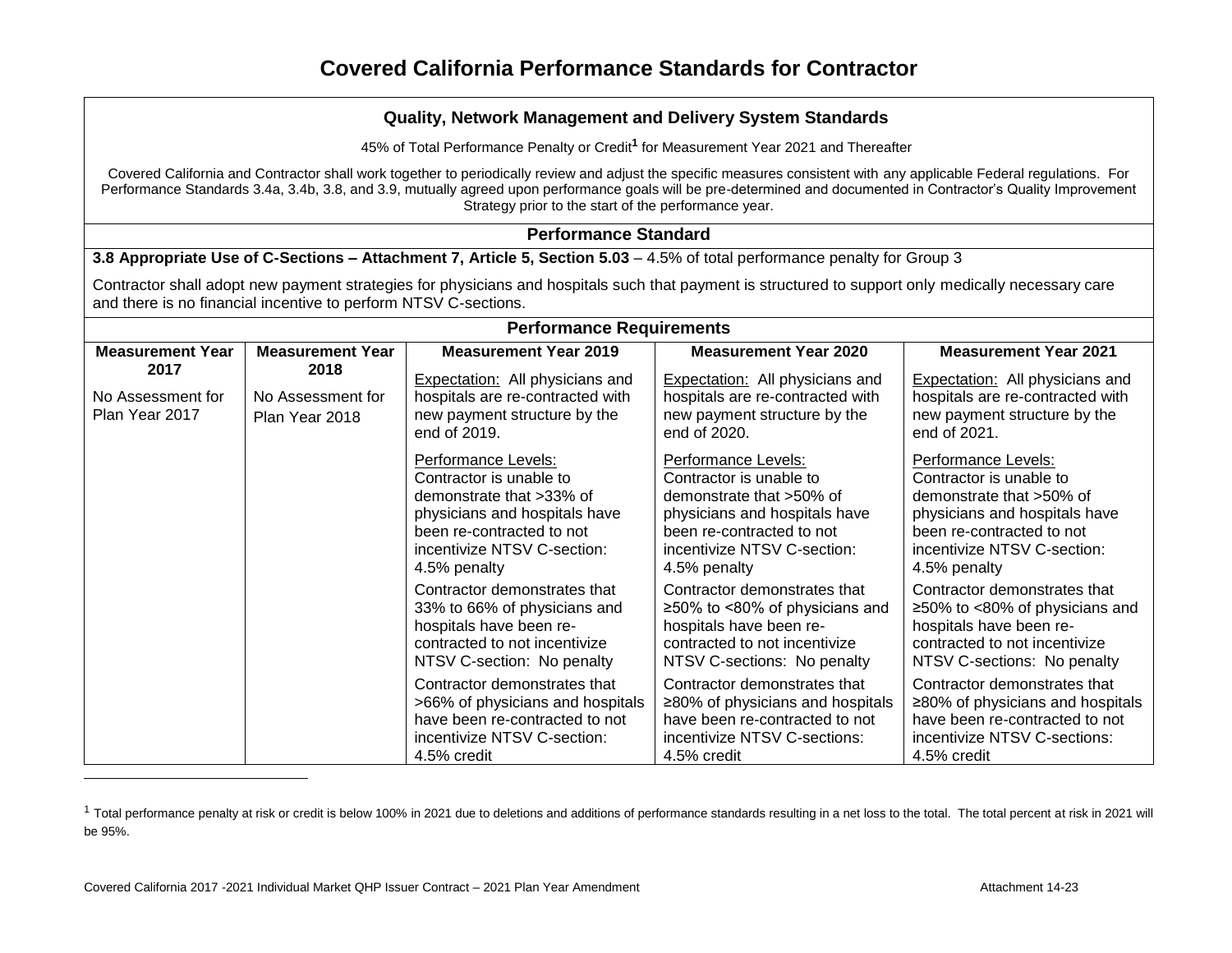### **Quality, Network Management and Delivery System Standards**

45% of Total Performance Penalty or Credit**<sup>1</sup>** for Measurement Year 2021 and Thereafter

Covered California and Contractor shall work together to periodically review and adjust the specific measures consistent with any applicable Federal regulations. For Performance Standards 3.4a, 3.4b, 3.8, and 3.9, mutually agreed upon performance goals will be pre-determined and documented in Contractor's Quality Improvement Strategy prior to the start of the performance year.

#### **Performance Standard**

**3.9 Hospital Safety – Attachment 7, Article 5, Section 5.02 – 4.5% of total performance penalty for Group 3** 

Contractor shall adopt a payment strategy that places at least 2% of payments to hospitals in Covered California networks either at risk or subject to a bonus payment for quality performance. Contractor may structure this strategy according to its own priorities, with the exception that if the Contractor uses readmissions measure, it shall not be the only measure.

Contractor shall report on its strategy and progress on adoption of the payment strategy annually.

| <b>Performance Requirements</b>     |                                     |                                                                                                           |                                                                                                                    |                                                                                                                    |
|-------------------------------------|-------------------------------------|-----------------------------------------------------------------------------------------------------------|--------------------------------------------------------------------------------------------------------------------|--------------------------------------------------------------------------------------------------------------------|
| <b>Measurement Year</b>             | <b>Measurement Year</b>             | <b>Measurement Year 2019</b>                                                                              | <b>Measurement Year 2020</b>                                                                                       | <b>Measurement Year 2021</b>                                                                                       |
| 2017                                | 2018                                | Expectation: At least 2% of                                                                               | Expectation: At least 2% of                                                                                        | Expectation: At least 2% of                                                                                        |
| No Assessment for<br>Plan Year 2017 | No Assessment for<br>Plan Year 2018 | payments to hospitals in                                                                                  | payments to hospitals in                                                                                           | payments to hospitals in                                                                                           |
|                                     |                                     | Covered California network(s)<br>are at-risk for quality                                                  | Covered California network(s)<br>are at-risk for quality                                                           | Covered California network(s)<br>are at-risk for quality                                                           |
|                                     |                                     | performance by year-end 2019.                                                                             | performance by year-end 2020.                                                                                      | performance by year-end 2021.                                                                                      |
|                                     |                                     | Performance Levels:<br>Contractor is unable to<br>demonstrate that at least 25% of<br>hospitals have been | Performance Levels:<br>Contractor demonstrates a<br><10% increase in the number of<br>hospitals that have been re- | Performance Levels:<br>Contractor demonstrates a<br><10% increase in the number of<br>hospitals that have been re- |
|                                     |                                     | recontracted with at least 2% of                                                                          | contracted compared to<br>Measurement Year 2019:                                                                   | contracted compared to<br>Measurement Year 2020:                                                                   |
|                                     |                                     | payment either at risk or subject<br>to a bonus payment for quality                                       | 4.5% penalty                                                                                                       | 4.5% penalty                                                                                                       |
|                                     |                                     | performance: 4.5% penalty                                                                                 | Contractor demonstrates a≥10%                                                                                      | Contractor demonstrates a                                                                                          |
|                                     |                                     | Contractor demonstrates that                                                                              | to $<$ 15% increase in the number                                                                                  | $\geq$ 10% to <15% increase in the                                                                                 |
|                                     |                                     | >25% to <75% of hospitals have<br>been recontracted with at least                                         | of hospitals that have been re-<br>contracted compared to                                                          | number of hospitals that have<br>been re-contracted compared to                                                    |
|                                     |                                     | 2% of payment either at risk or                                                                           | Measurement Year 2019: No                                                                                          | Measurement Year 2020: No                                                                                          |
|                                     |                                     | subject to a bonus payment for                                                                            | penalty                                                                                                            | penalty                                                                                                            |
|                                     |                                     | quality performance: No penalty                                                                           |                                                                                                                    |                                                                                                                    |

<sup>&</sup>lt;sup>1</sup> Total performance penalty at risk or credit is below 100% in 2021 due to deletions and additions of performance standards resulting in a net loss to the total. The total percent at risk in 2021 will be 95%.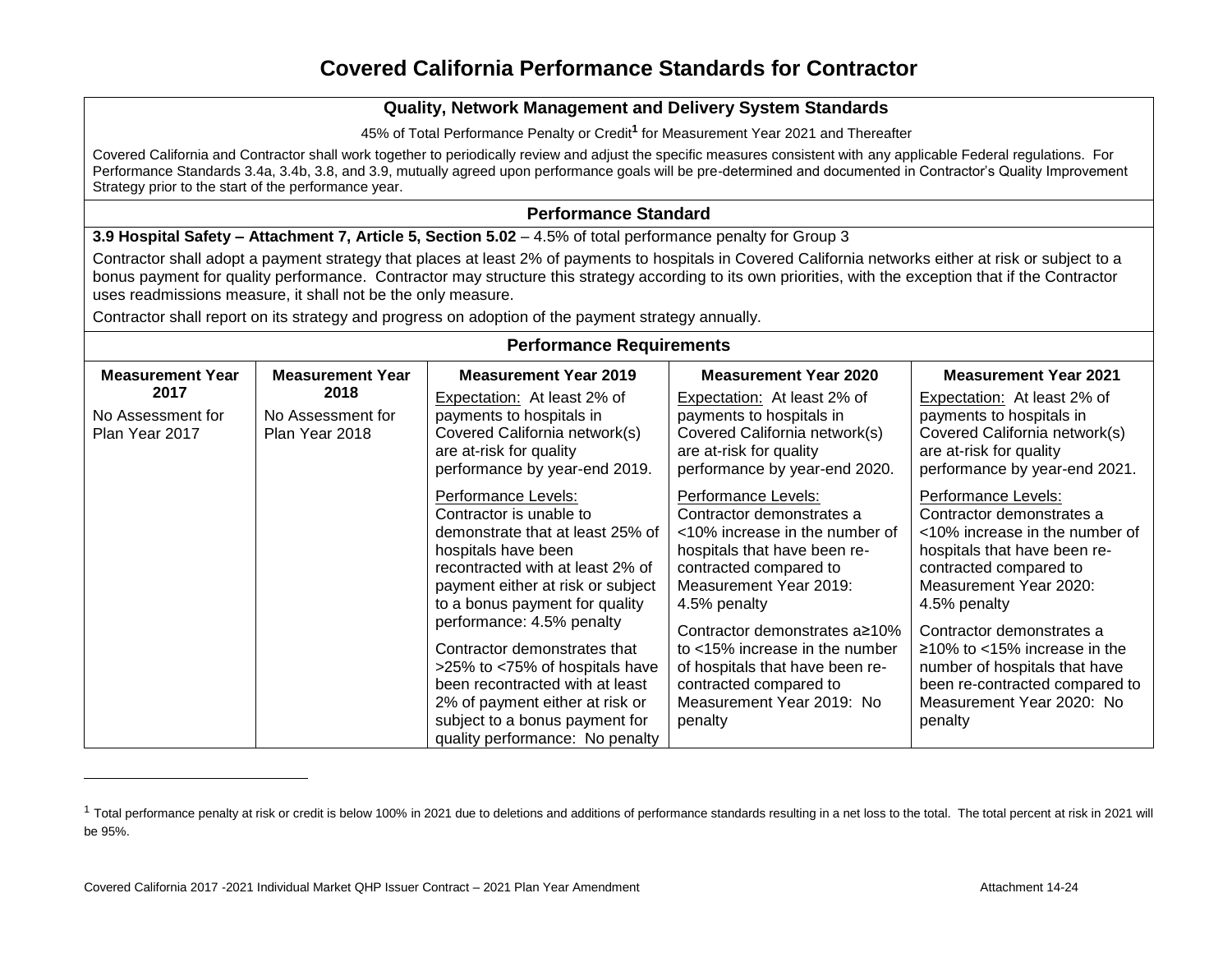| Quality, Network Management and Delivery System Standards                                                                                                                                                                                                                                                                                                                                                                                                                                             |                                                 |                                                                                                                                                                                                            |                                                                                                                                                                      |                                                                                                                                                                      |  |
|-------------------------------------------------------------------------------------------------------------------------------------------------------------------------------------------------------------------------------------------------------------------------------------------------------------------------------------------------------------------------------------------------------------------------------------------------------------------------------------------------------|-------------------------------------------------|------------------------------------------------------------------------------------------------------------------------------------------------------------------------------------------------------------|----------------------------------------------------------------------------------------------------------------------------------------------------------------------|----------------------------------------------------------------------------------------------------------------------------------------------------------------------|--|
| 45% of Total Performance Penalty or Credit <sup>1</sup> for Measurement Year 2021 and Thereafter<br>Covered California and Contractor shall work together to periodically review and adjust the specific measures consistent with any applicable Federal regulations. For<br>Performance Standards 3.4a, 3.4b, 3.8, and 3.9, mutually agreed upon performance goals will be pre-determined and documented in Contractor's Quality Improvement<br>Strategy prior to the start of the performance year. |                                                 |                                                                                                                                                                                                            |                                                                                                                                                                      |                                                                                                                                                                      |  |
|                                                                                                                                                                                                                                                                                                                                                                                                                                                                                                       | <b>Performance Requirements - 3.9 Continued</b> |                                                                                                                                                                                                            |                                                                                                                                                                      |                                                                                                                                                                      |  |
|                                                                                                                                                                                                                                                                                                                                                                                                                                                                                                       |                                                 | <b>Measurement Year 2019</b><br>Performance Levels:                                                                                                                                                        | <b>Measurement Year 2020</b><br>Performance Levels:                                                                                                                  | <b>Measurement Year 2021</b><br>Performance Levels:                                                                                                                  |  |
|                                                                                                                                                                                                                                                                                                                                                                                                                                                                                                       |                                                 | Contractor demonstrates that at<br>least 75% of hospitals have<br>been recontracted with at least<br>2% of payment either at risk or<br>subject to a bonus payment for<br>quality performance: 4.5% credit | Contractor demonstrates a<br>$\geq$ 15% increase in the number of<br>hospitals that have been re-<br>contracted compared to<br>Measurement Year 2019:<br>4.5% credit | Contractor demonstrates a<br>$\geq$ 15% increase in the number of<br>hospitals that have been re-<br>contracted compared to<br>Measurement Year 2020:<br>4.5% credit |  |

<sup>&</sup>lt;sup>1</sup> Total performance penalty at risk or credit is below 100% in 2021 due to deletions and additions of performance standards resulting in a net loss to the total. The total percent at risk in 2021 will be 95%.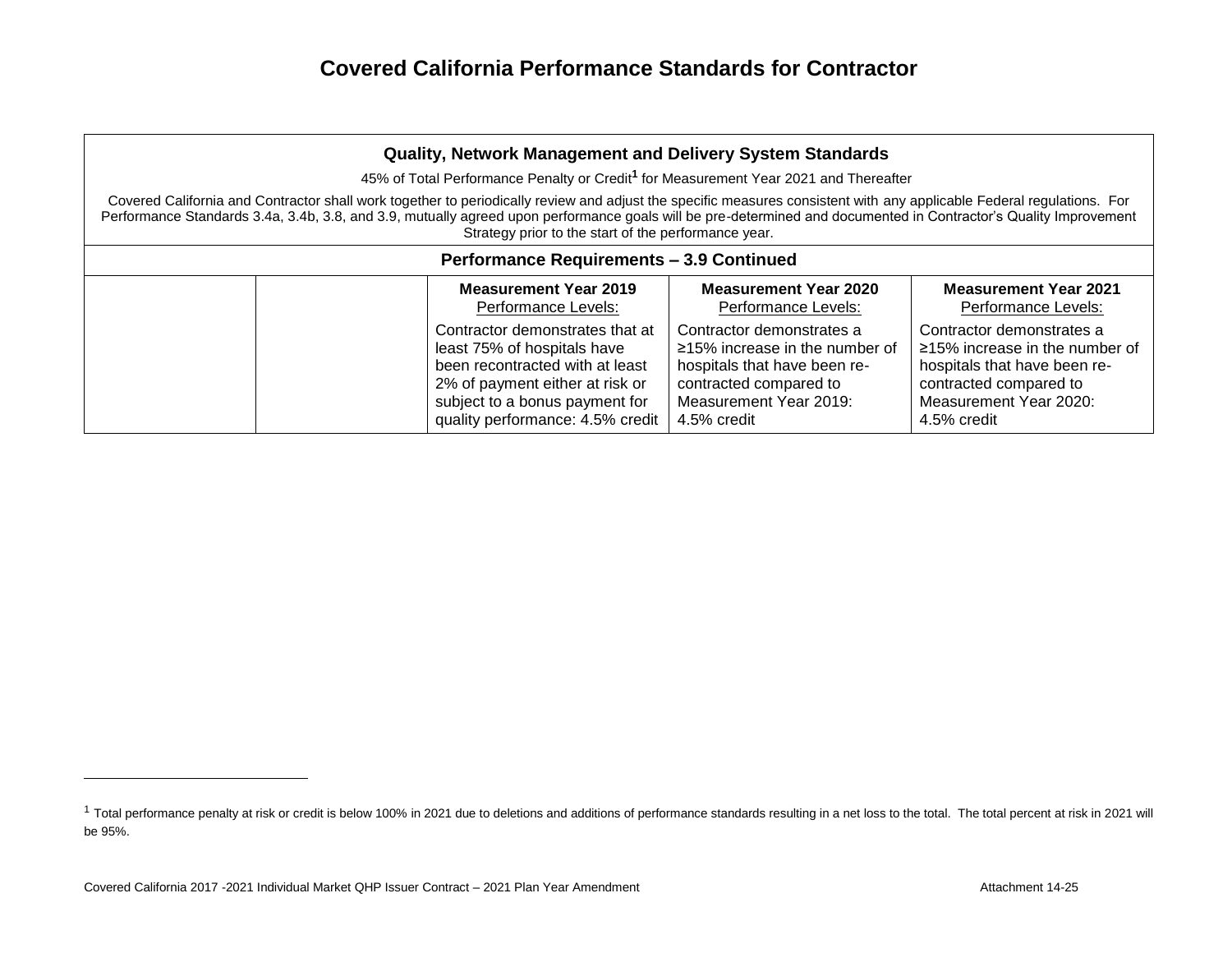|     | Group 4: Covered California Performance Standards for Covered California<br>For Plan Year 2021 all Performance Standards are to be measured with a 15% total<br>Performance Penalty at risk or credit <sup>1</sup> . |                                                                                                                                                                                                                                                                                                                                                                                                                                           |  |  |
|-----|----------------------------------------------------------------------------------------------------------------------------------------------------------------------------------------------------------------------|-------------------------------------------------------------------------------------------------------------------------------------------------------------------------------------------------------------------------------------------------------------------------------------------------------------------------------------------------------------------------------------------------------------------------------------------|--|--|
|     | <b>Customer Service Measures</b>                                                                                                                                                                                     | <b>Covered California Performance Requirements</b>                                                                                                                                                                                                                                                                                                                                                                                        |  |  |
| 4.1 | <b>Service Level</b><br>3.75% of total performance credit<br>for this Group.                                                                                                                                         | Expectation: 80% of calls answered in 30 seconds or less.<br>Performance Level: <80%: 3.75% performance credit.<br>80%-90%: no credit. >90%: 3.75% reduction in performance<br>credit.                                                                                                                                                                                                                                                    |  |  |
| 4.2 | Abandonment Rate (%)<br>3.75% of total performance credit<br>for this Group.                                                                                                                                         | Divide number of calls abandoned by the number of calls<br>offered to a phone representative.<br><b>Expectation:</b> No more than 3% of incoming calls are<br>abandoned in a calendar month.<br>Performance Level: >3% abandoned: 3.75% performance<br>credit. 2-3% abandoned: no credit. <2% abandoned: 3.75%<br>reduction in performance credit.                                                                                        |  |  |
| 4.3 | <b>Implementation of Appeals</b><br><b>Decisions</b><br>2021 Measurement Period:<br>January 1, 2021 - December 31,<br>2021<br>3.75% of total performance<br>credit for this Group.                                   | Expectation: 90% of all Administrative Law Decisions are<br>submitted by Covered California to Contractor for<br>implementation within 20 days of receipt from the California<br>Department of Social Services.<br>Performance Level: <90% submitted within 20 days: 3.75%<br>performance credit; 90% or greater submitted within 20 days:<br>no credit; 90% or greater submitted within 5 days: 3.75%<br>reduction in performance credit |  |  |
| 4.4 | <b>Complaint Resolution for</b><br><b>Covered California</b><br>3.75% of total performance credit<br>for this Group.                                                                                                 | <b>Expectation: 95% of Enrollee complaints resolved within 30</b><br>days.<br>Performance Level: < 95% resolved within 30 days: 3.75%<br>performance credit. 95% or greater resolved within 30 days: no<br>credit. 95% or greater resolved within 15 days: 3.75%<br>reduction in performance credit                                                                                                                                       |  |  |

 $\overline{a}$ 

 $\mathbf{r}$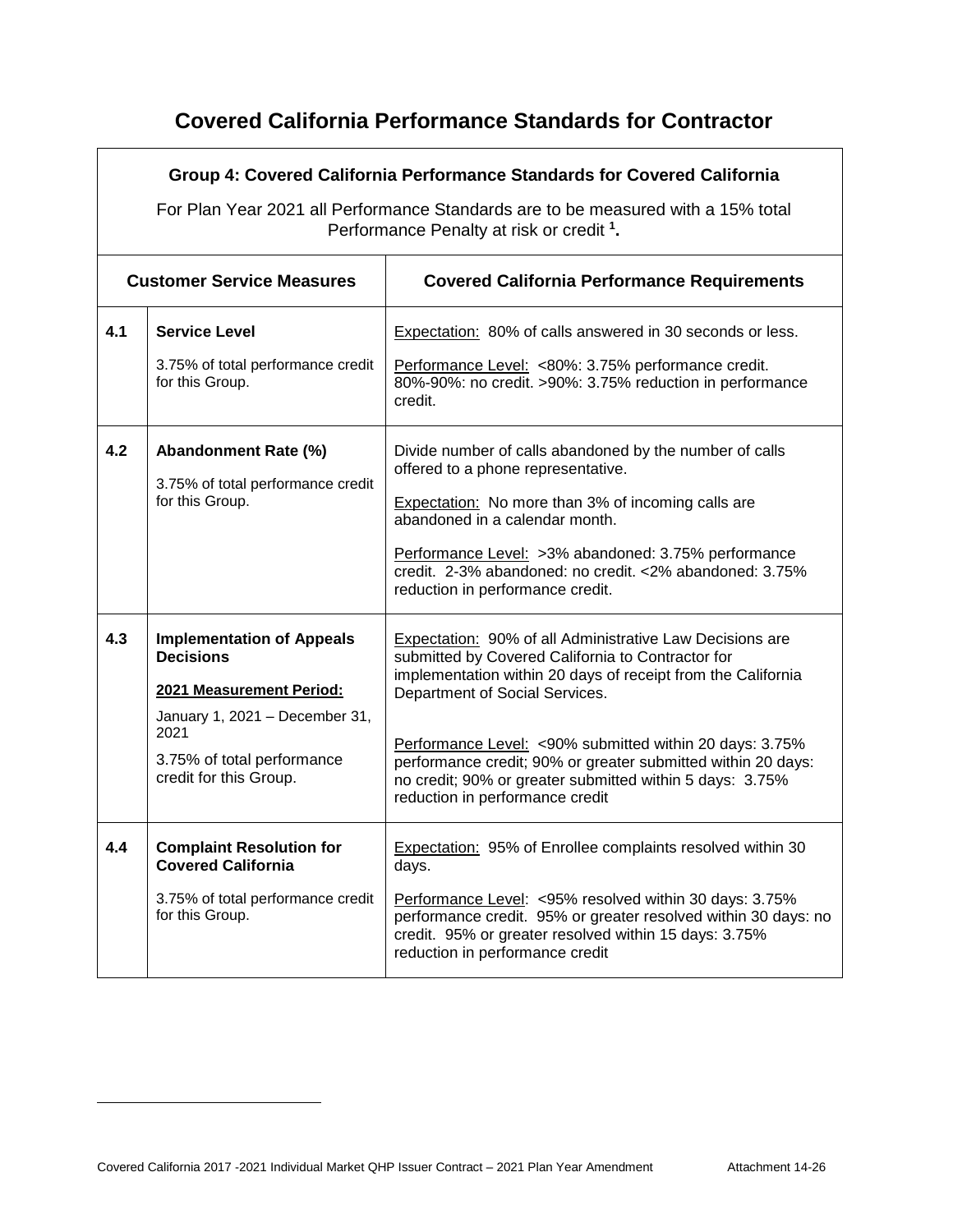### **Group 5: Dental Quality Alliance (DQA) Pediatric Measure Set**

Contractor shall annually submit the required Covered California data for Group 5. No penalties or credits will be assessed for Group 5 in 2021.

**Pilot Period:** January 1, 2021 – December 31, 2021

| <b>Measure</b> |                                   | <b>Description</b>                                                                                                                                                                                          | <b>Numerator</b>                                                                                                                                                                       | <b>Denominator</b>                                                                                                                                                                                                                                                                                             | QDP<br>Performance<br>Rate                     | <b>Expectation</b> |
|----------------|-----------------------------------|-------------------------------------------------------------------------------------------------------------------------------------------------------------------------------------------------------------|----------------------------------------------------------------------------------------------------------------------------------------------------------------------------------------|----------------------------------------------------------------------------------------------------------------------------------------------------------------------------------------------------------------------------------------------------------------------------------------------------------------|------------------------------------------------|--------------------|
| 5.1            | Utilization of<br>Services        | Percentage of all<br>enrolled children<br>aged $0 - 1$ who<br>received at least<br>one dental<br>service within the<br>reporting year.                                                                      | Unduplicated<br>number of enrolled<br>children aged $0 - 1$<br>who received at<br>least one dental<br>service.                                                                         | Unduplicated<br>number of all<br>enrolled children<br>aged .0 - 1                                                                                                                                                                                                                                              | NUM/DEN                                        | 10%                |
| 5.2            | Utilization of<br><b>Services</b> | Percentage of all<br>enrolled children<br>aged $2$ – under<br>age 19 who<br>received at least<br>one dental<br>service within the<br>reporting year.                                                        | Unduplicated<br>number of enrolled<br>children aged 2-<br>under 19 who<br>received at least<br>one dental service.                                                                     | Unduplicated<br>number of all<br>enrolled children<br>aged 2 - under<br>age 19.                                                                                                                                                                                                                                | NUM/DEN                                        | 50%                |
| 5.3            | Oral<br>Evaluation                | Percentage of<br>enrolled children<br>under age 19<br>who received a<br>comprehensive<br>or periodic oral<br>evaluation within<br>the reporting<br>year.                                                    | Unduplicated<br>number of enrolled<br>children under age<br>19 who received a<br>comprehensive or<br>periodic oral<br>evaluation as a<br>dental service.                               | Unduplicated<br>number of<br>enrolled children<br>under age19.                                                                                                                                                                                                                                                 | NUM/DEN                                        | 50%                |
| 5.4            | Sealants in<br>10 year olds       | Percentage of<br>enrolled children,<br>who have ever<br>received sealants<br>on a permanent<br>first molar tooth:<br>(1) at least one<br>sealant and (2)<br>all four molars<br>sealed by 10th<br>birthdate. | Unduplicated<br>number of enrolled<br>children who ever<br>received sealants<br>on a permanent<br>first molar tooth: (1)<br>at least one sealant<br>and (2) all four<br>molars sealed. | Unduplicated<br>number of<br>enrolled children<br>with their 10 <sup>th</sup><br>birthdate in<br>measurement<br>year. Exclude<br>children who<br>received<br>treatment<br>(restorations,<br>extractions,<br>endodontic,<br>prosthodontic,<br>and other dental<br>treatments) on<br>all four first<br>permanent | NUM1/DEN;<br>NUM2/DEN<br>(after<br>exclusions) | 40%                |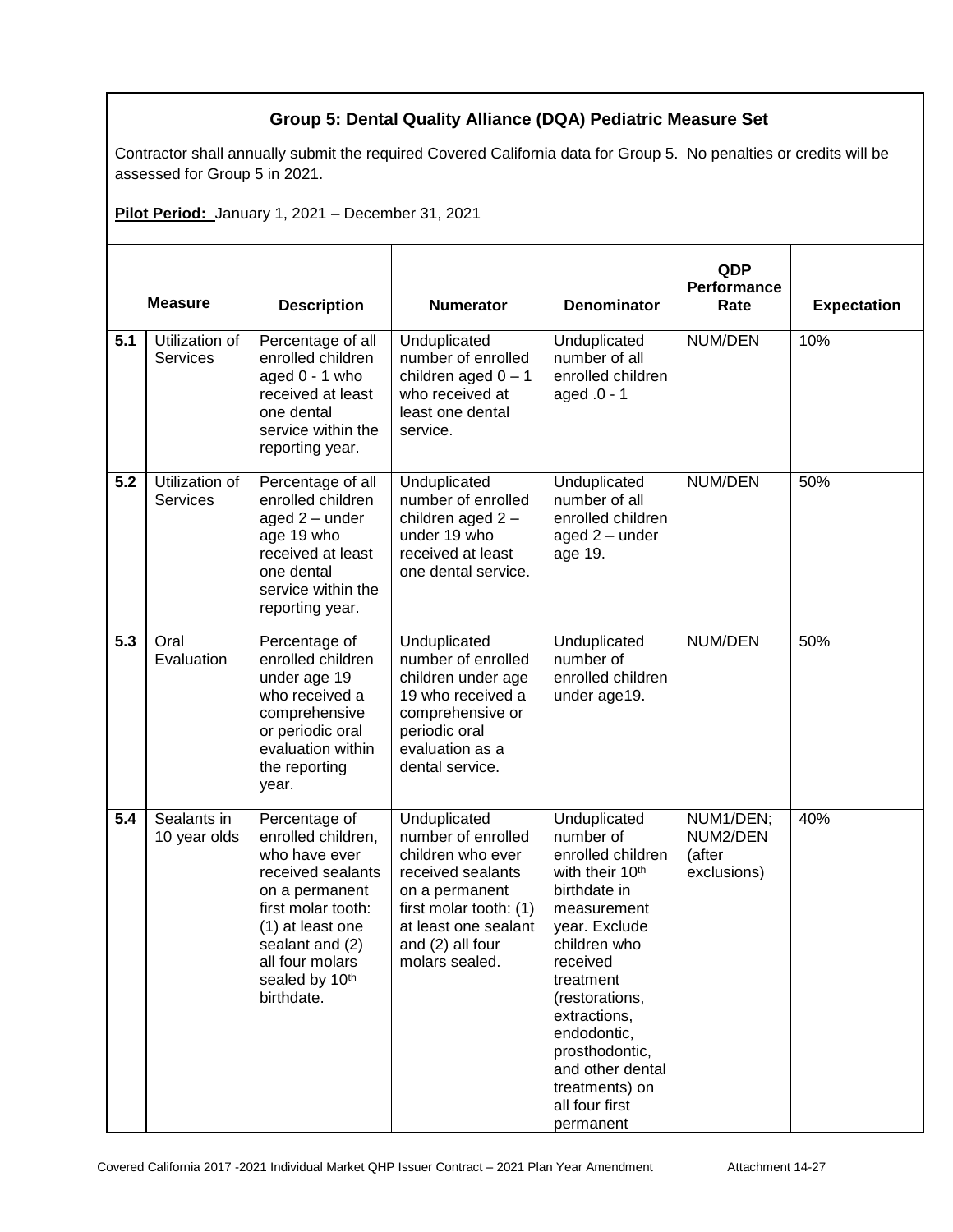### **Group 5: Dental Quality Alliance (DQA) Pediatric Measure Set**

Contractor shall annually submit the required Covered California data for Group 5. No penalties or credits will be assessed for Group 5 in 2021.

**Pilot Period:** January 1, 2021 – December 31, 2021

| <b>Measure</b> |                                                                          | <b>Description</b>                                                                                                                                                                                                           | <b>Numerator</b>                                                                                                                                                                                                         | <b>Denominator</b>                                                                                                                                                                                                                                                                                                                                                               | QDP<br>Performance<br>Rate                     | <b>Expectation</b> |
|----------------|--------------------------------------------------------------------------|------------------------------------------------------------------------------------------------------------------------------------------------------------------------------------------------------------------------------|--------------------------------------------------------------------------------------------------------------------------------------------------------------------------------------------------------------------------|----------------------------------------------------------------------------------------------------------------------------------------------------------------------------------------------------------------------------------------------------------------------------------------------------------------------------------------------------------------------------------|------------------------------------------------|--------------------|
|                |                                                                          |                                                                                                                                                                                                                              |                                                                                                                                                                                                                          | molars in the 48<br>months prior to<br>the 10th<br>birthdate.                                                                                                                                                                                                                                                                                                                    |                                                |                    |
| 5.5            | Sealants in<br>15 year olds                                              | Percentage of<br>enrolled children,<br>who have ever<br>received sealants<br>on a permanent<br>second molar<br>tooth: (1) at least<br>one sealant and<br>(2) all four molars<br>sealed by the 15 <sup>th</sup><br>birthdate. | Unduplicated<br>number of enrolled<br>children who ever<br>received sealants<br>on a permanent<br>second molar tooth:<br>(1) at least one<br>sealant and (2) all<br>four molars sealed.                                  | Unduplicated<br>number of<br>enrolled children<br>with their 15 <sup>th</sup><br>birthdate in<br>measurement<br>year. Exclude<br>children who<br>received<br>treatment<br>(restorations,<br>extractions,<br>endodontic,<br>prosthodontic,<br>and other dental<br>treatments) on<br>all four second<br>permanent<br>molars in the 48<br>months prior to<br>the 15th<br>birthdate. | NUM1/DEN;<br>Num2/DEN<br>(after<br>exclusions) | 40%                |
| 5.6            | Topical<br>Fluoride for<br>Children at<br>Elevated<br><b>Caries Risk</b> | Percentage of<br>enrolled children<br>aged 1-18 years<br>who are at<br>"elevated" risk<br>(i.e. "moderate"<br>or "high") who<br>received at least<br>2 topical fluoride<br>applications<br>within the<br>reporting year.     | Unduplicated<br>number of enrolled<br>children aged 1-18<br>years who are at<br>"elevated" risk (i.e.<br>"moderate" or<br>"high") who<br>received at least 2<br>topical fluoride<br>applications as a<br>dental service. | Unduplicated<br>number of<br>enrolled children<br>aged 1-18 years<br>at "elevated" risk<br>(i.e. "moderate"<br>or "high").                                                                                                                                                                                                                                                       | NUM/DEN                                        | 50%                |